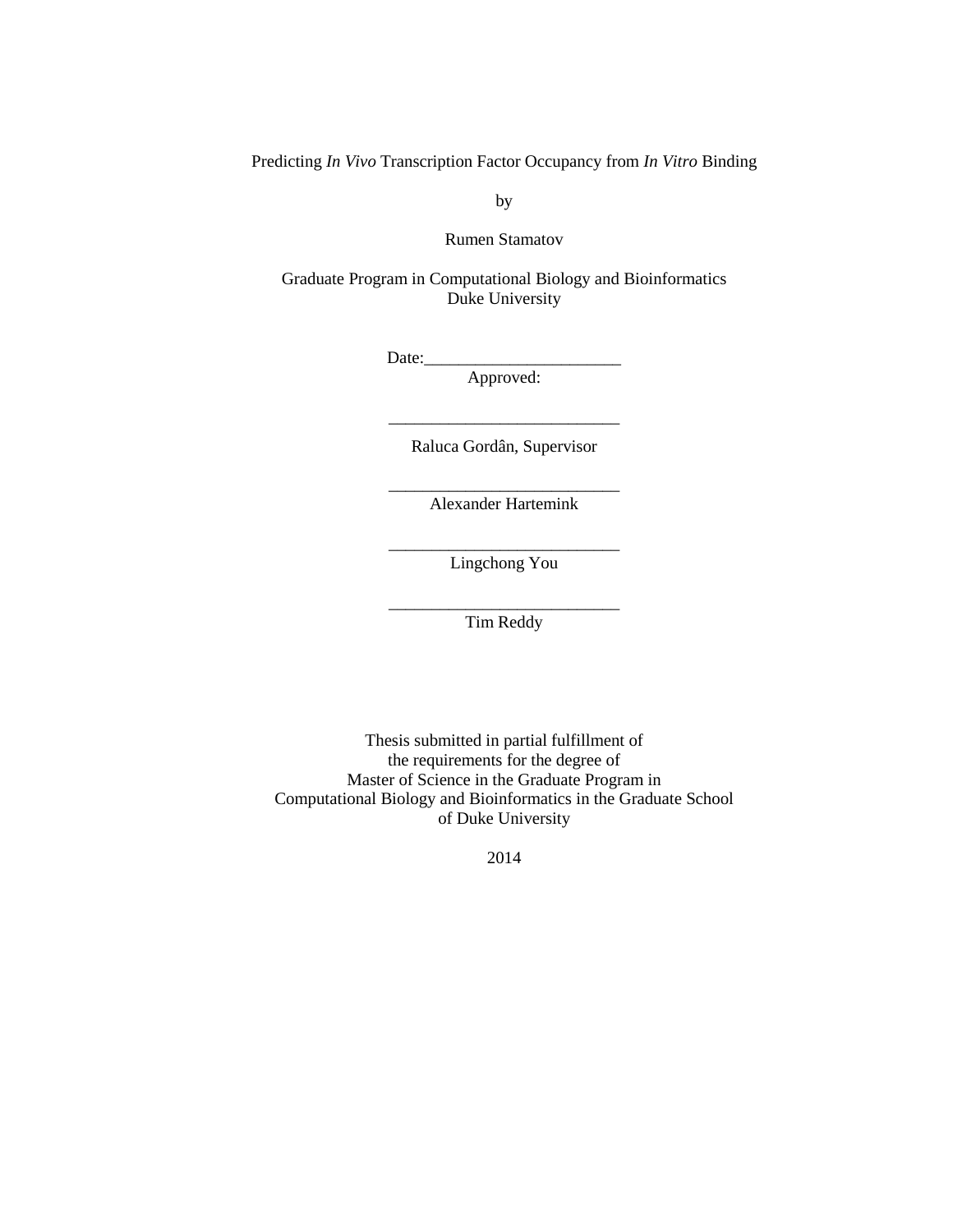#### **ABSTRACT**

Predicting *In Vivo* Transcription Factor Occupancy from *In Vitro* Binding

by

Rumen Stamatov

Graduate Program in Computational Biology and Bioinformatics Duke University

 $Date:$ 

Approved:

\_\_\_\_\_\_\_\_\_\_\_\_\_\_\_\_\_\_\_\_\_\_\_\_\_\_\_ Raluca Gordân, Supervisor

\_\_\_\_\_\_\_\_\_\_\_\_\_\_\_\_\_\_\_\_\_\_\_\_\_\_\_ Alexander Hartemink

\_\_\_\_\_\_\_\_\_\_\_\_\_\_\_\_\_\_\_\_\_\_\_\_\_\_\_ Lingchong You

\_\_\_\_\_\_\_\_\_\_\_\_\_\_\_\_\_\_\_\_\_\_\_\_\_\_\_ Tim Reddy

An abstract of a thesis submitted in partial fulfillment of the requirements for the degree of Master of Science in the Graduate Program in Computational Biology and Bioinformatics in the Graduate School of Duke University

2014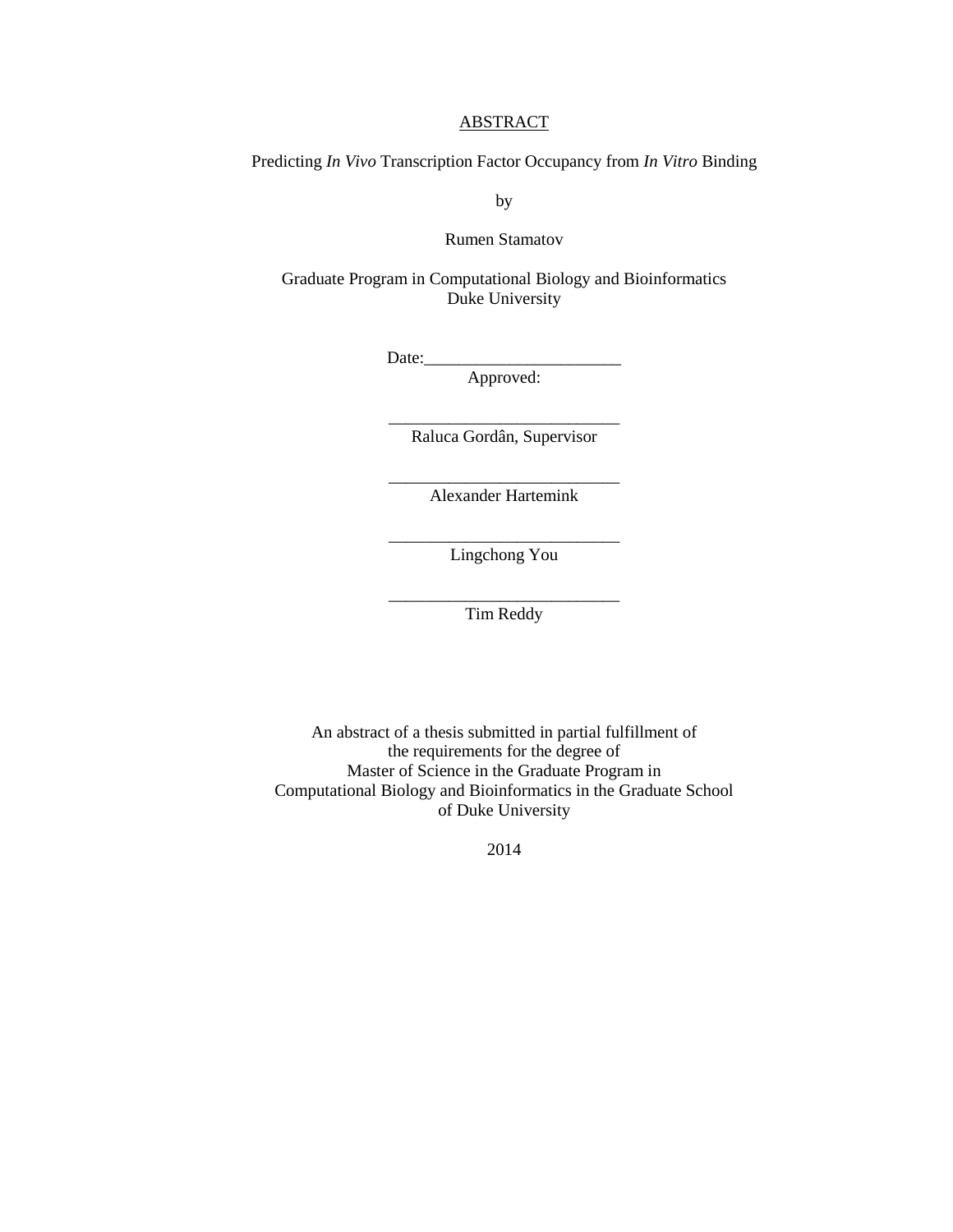Copyright by Rumen Stamatov 2014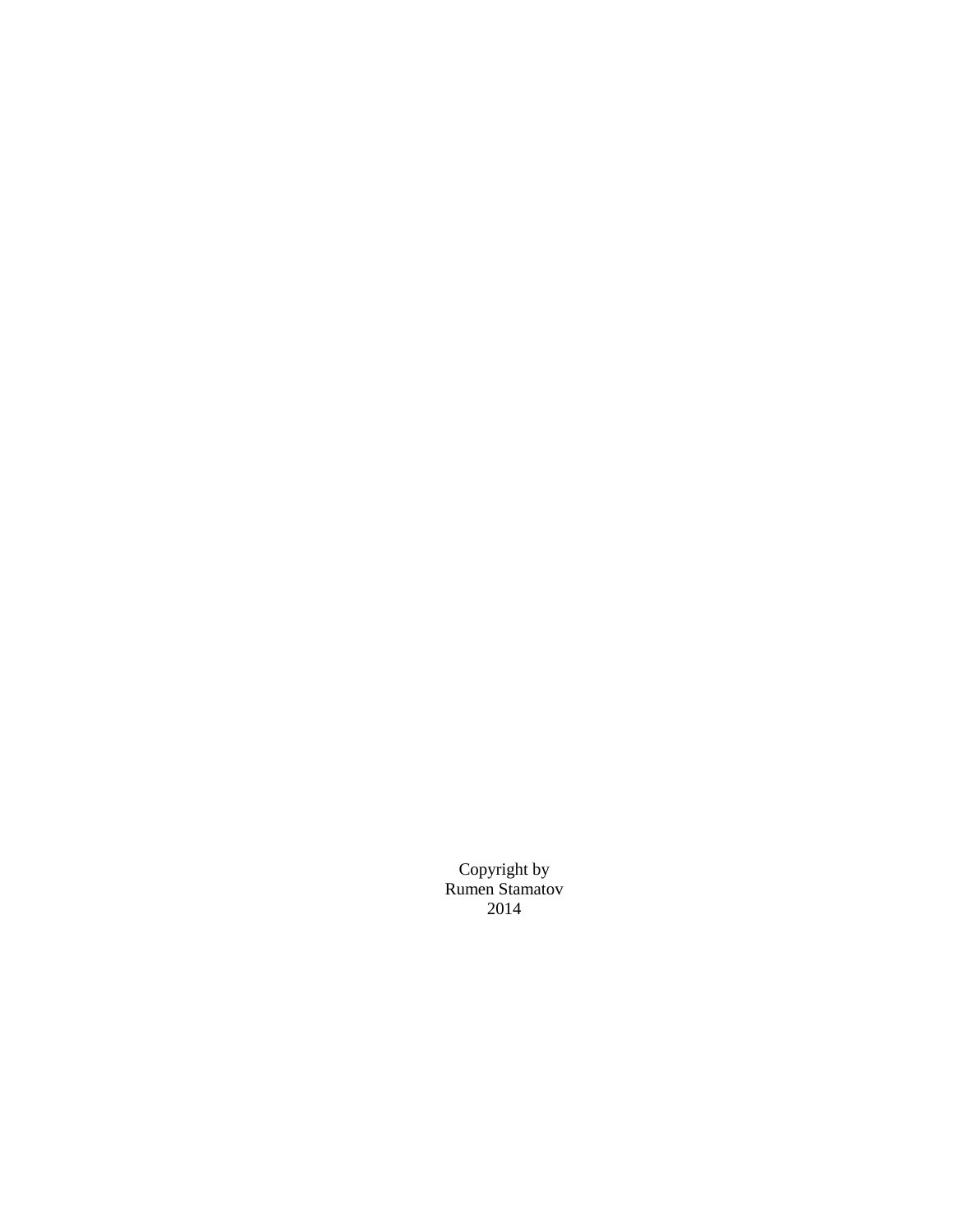## <span id="page-3-0"></span>**Abstract**

The spatial pattern of transcription factor (TF) binding and the level of TF occupancy at individual sites across the genome determine how a TF regulates its targets. Consequently, predicting the location and level of TF binding genome-wide is of great importance and has received much attention recently. The protein-binding microarray (PBM) technology has become the gold standard for studying TF-DNA interactions *in vitro*, while chromatin immunoprecipitation followed by DNA Sequencing (ChIP-seq) is the standard method for inferring TF binding *in vivo*. However, direct interpretation of *in vitro* results in an *in vivo* context is challenging and to-date remains scarce. In this study, we focus on the E2F family of TFs, whose mechanism of binding to DNA has been controversial. Previous studies have shown that E2F factors bind to the TTTSSCGCG motif, where S can be a C or a G. Still, only a small fraction of *in vivo* targets are reported to contain this motif, hinting at indirect recruitment of E2F proteins. We observed that the genomic occupancy of E2F factors directly correlates with their *in vitro* binding affinities. By using data from universal PBM experiments, we show that E2F factors likely bind to DNA through direct sequence recognition and not through cofactor interaction. Furthermore, we developed a kinetic binding model using the PBM data to describe the competition between different members of the E2F family and we successfully distinguished between their unique *in vivo* targets. The model was validated experimentally for a different pair of competing factors – c-Myc and Mxi1. Overall, these results demonstrate how the straightforward and simple *in vitro* PBM experiments can be used for inferring the complex *in vivo* landscape of TF binding and elucidate the mechanism of E2F-DNA interaction.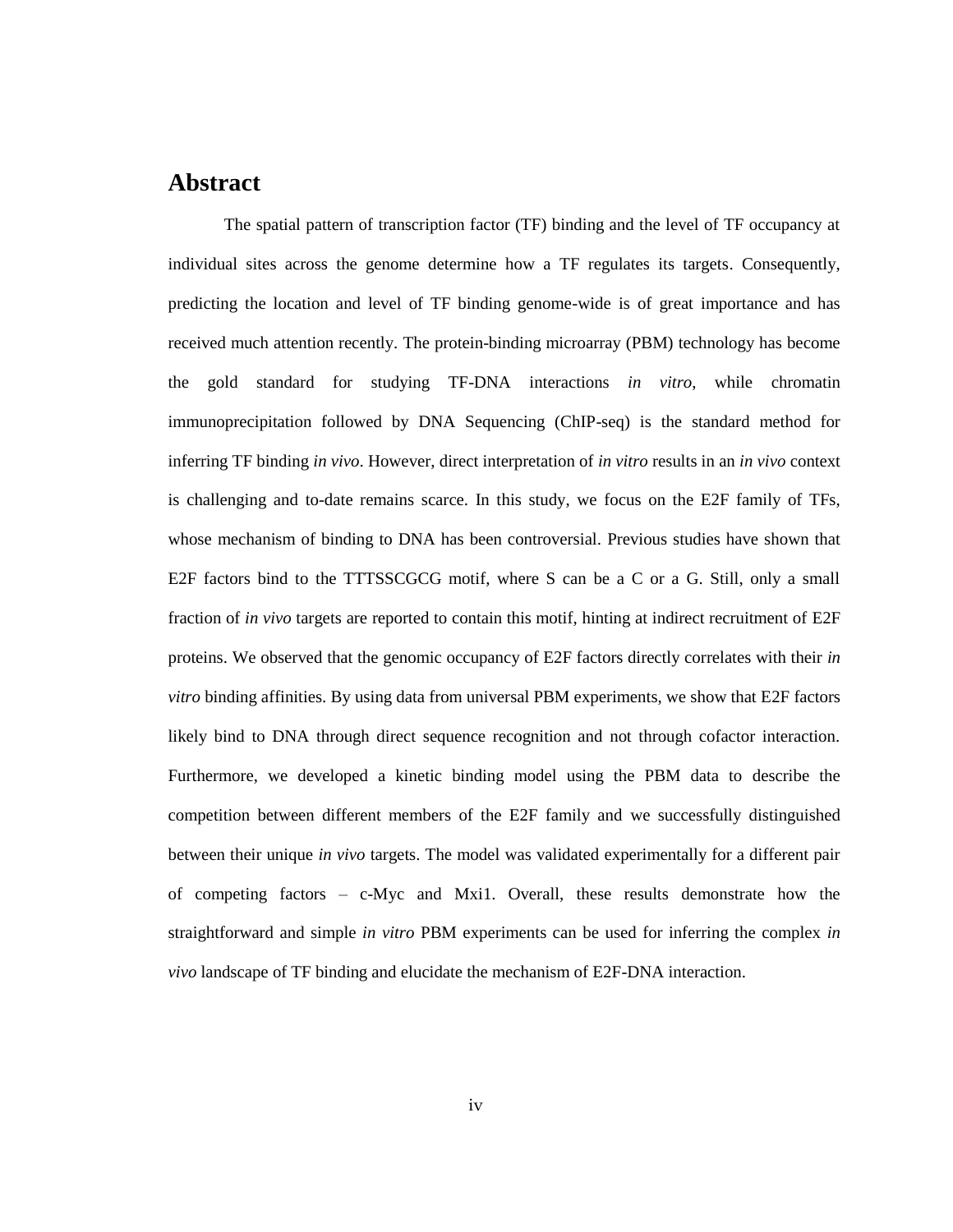## **Contents**

| 1.3 Computational models for studying transcription factor-DNA binding 4                    |
|---------------------------------------------------------------------------------------------|
| 1.4 Challenges in applying in vitro measurements and computational models to in vivo data 5 |
|                                                                                             |
|                                                                                             |
|                                                                                             |
| 2.2 Classification of bound and unbound regions by using a ROC curve 10                     |
|                                                                                             |
|                                                                                             |
| 2.5 Kinetic model for TF competition and application to the E2F family 12                   |
|                                                                                             |
| 3.1 In vitro binding data outperforms the PWM in predicting the genomic location of TF      |
|                                                                                             |
|                                                                                             |
|                                                                                             |
|                                                                                             |
|                                                                                             |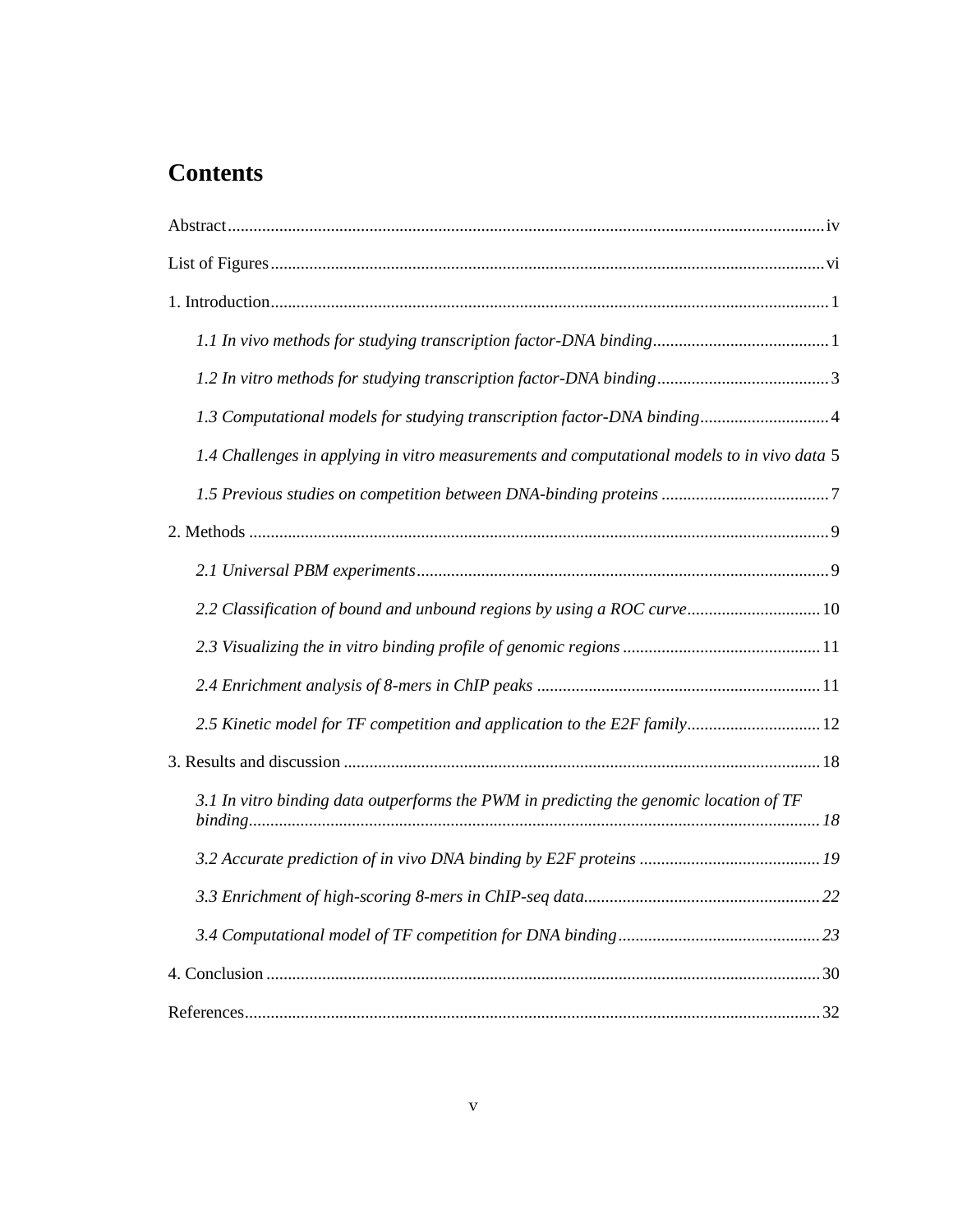### <span id="page-5-0"></span>List of Tables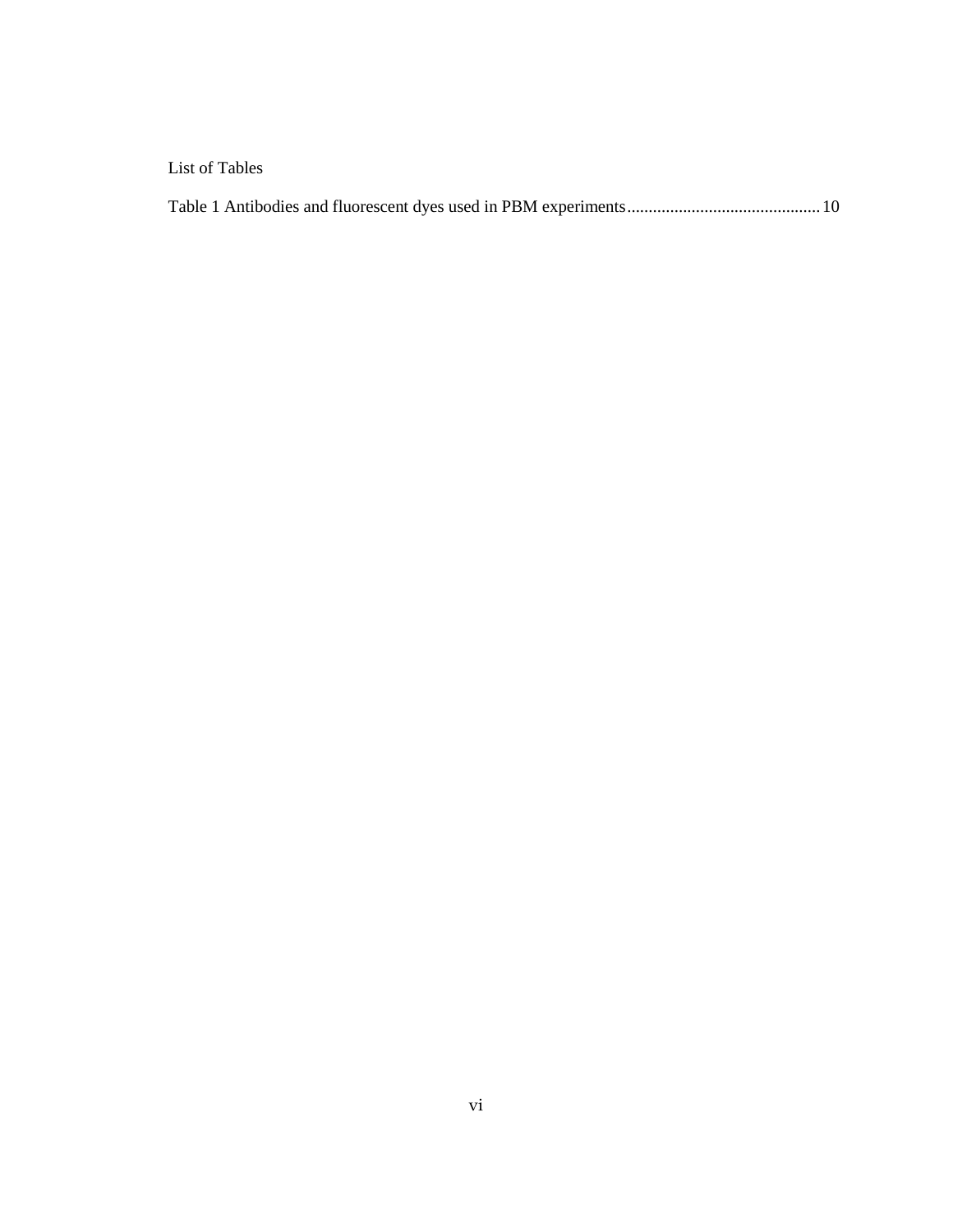# **List of Figures**

| Figure 2: PBM binding data outperforms the standard PWM model in predicting TF binding19              |  |
|-------------------------------------------------------------------------------------------------------|--|
|                                                                                                       |  |
| Figure 4: Peaks of 8-mer scores in the genome correlated well with peaks from <i>in vivo</i> ChIP-seq |  |
| Figure 5: High scoring 8-mers are enriched in ChIP peaks and are located closer to the peak           |  |
| Figure 6: Comparison between the 8-mer profiles of ChIP peaks and non-ChIP peaks24                    |  |
|                                                                                                       |  |
|                                                                                                       |  |
|                                                                                                       |  |
| Figure 10: The competition PBM experiment between Myc: Max and Mad: Max                               |  |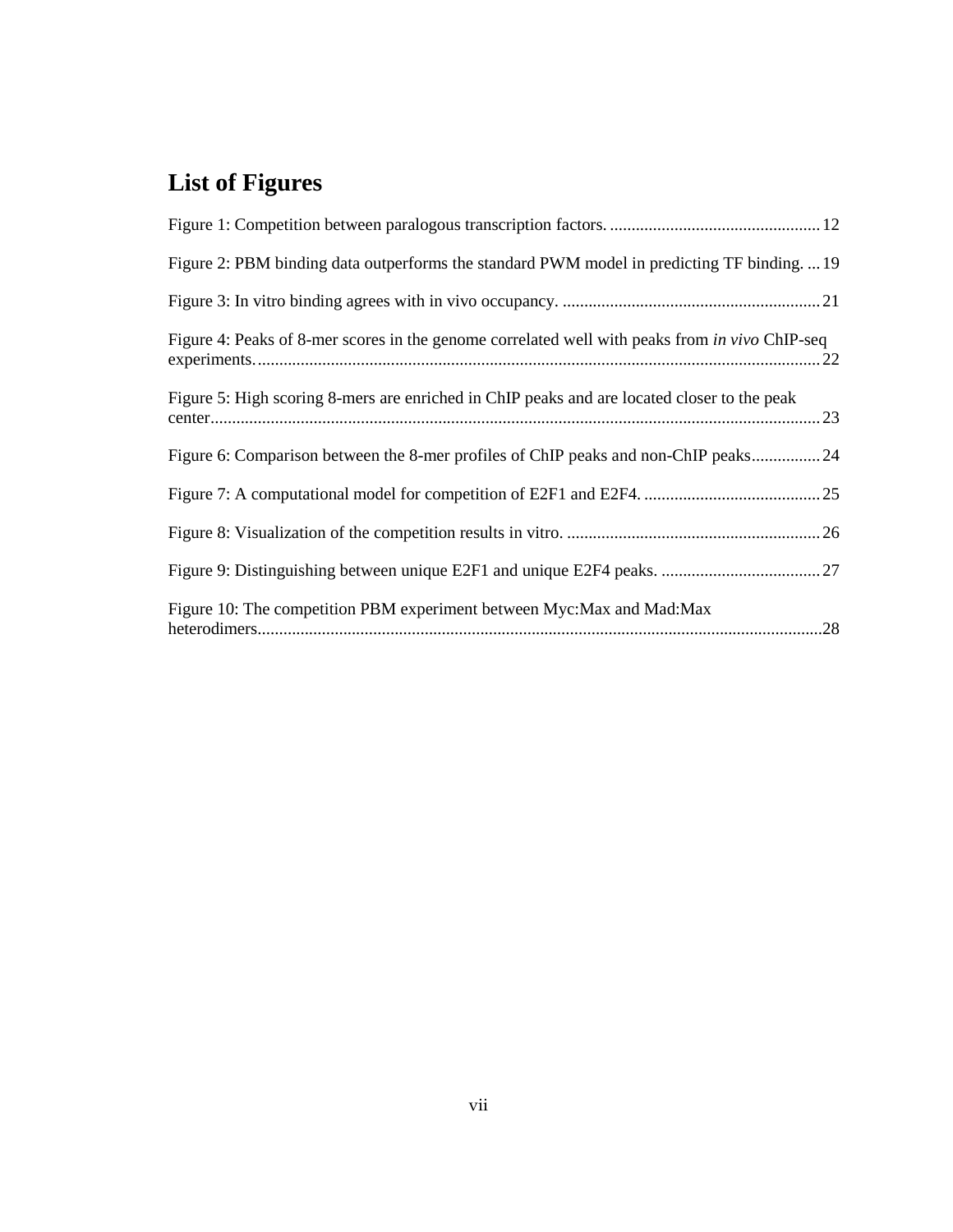## <span id="page-7-0"></span>**1. Introduction**

Transcription factors (TFs) are proteins that regulate the expression of genes in a sequence-specific manner. They can have either positive or negative effects on transcription. TFs typically contain at least one DNA-binding domain that recognizes specific features of the DNA. For instance, the TF c-Myc recognizes the consensus sequence CACGTG (called "E-box") or variations of this sequence [1]. This intrinsic preference for particular sites is called *specificity*. The TF binding to the DNA is also described by its *affinity* – how strongly a factor associates with a site. Measuring both specificity and affinity is important for understanding what the TF targets are across the genome and how strongly TFs bind to these targets. Ultimately, this knowledge leads to elucidating the target genes and the way these genes are regulated.

#### <span id="page-7-1"></span>*1.1 In vivo methods for studying transcription factor-DNA binding*

A standard technique for studying TF binding *in vivo* is chromatin immunoprecipitation followed by sequencing (ChIP-seq). Briefly, proteins are cross-linked to chromatin with formaldehyde and then the DNA is sonicated and broken into fragments. The protein of interest, together with the fragments it was bound to, is isolated and the fragments are detached and sequenced [10]. The sequencing reads are aligned to the reference genome. Stronger TF binding to a location results in more fragments being mapped to this location. Thus, ChIP-seq data is represented as a one-dimensional linear pileup of reads. Computational algorithms are then used to call peaks that are statistically significant compared to the background [11]. This way the location of TF binding can be determined with around 50 base pair resolution. A more accurate variation, ChIP-exo, has been developed, which allows for more accurate observation of the TF binding positions [12]. It uses an exonuclease to degrade the DNA strands around the bound protein, so that only a small fragment remains associated.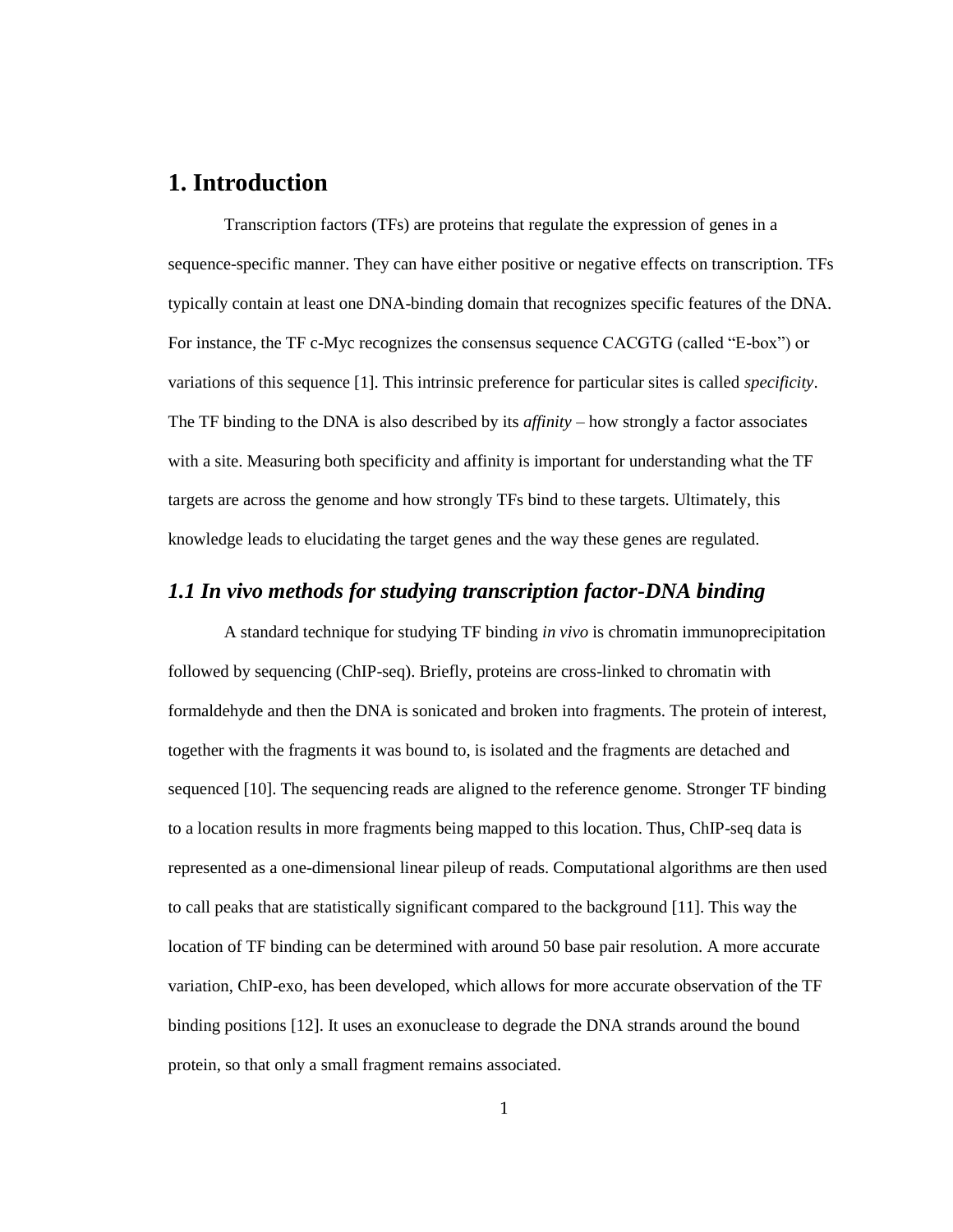A parallel method for pinpointing the location of TF binding is DNase-footprinting [13]. In the standard DNase-sequencing, the DNA is digested with a 5'-to-3' nuclease (DNase). Sites bound by nucleosomes and large proteins are protected from digestion. Thus, the regions of least protection correspond to open chromatin. The footprinting method relies on the fact that even within an open chromatin region, binding of a TF is enough to decrease the digestion rate, leaving a "footprint", resulting in a dip in the open chromatin peak. Statistical and computational methods have been developed to search for binding sites for a TF of interest that match such a DNase footprint [14, 15]. With this method, TF binding can be determined with decent accuracy. An advantage of DNase footprinting over the traditional ChIP-seq is that the DNase experiment can be done only once for a cell type, while ChIP-seq requires separate cell preparations and different antibodies for every TF of interest.

Because these *in vivo* methods require a very large number of cells and are very expensive and laborious, significant efforts have been devoted to building computational models to predict TF binding *in vivo*. In addition, many confounding factors interfere with our ability to understand the behavior of a TF. For example, only a fraction of the binding sites for a particular TF are actually accessible, due to obstruction by nucleosomes or other competing factors. Furthermore, the resolution of the ChIP data is too low to pinpoint the exact locations of TF binding. Therefore, the general paradigm in the field has been to study TF binding *in vitro* by using high-throughput methods and then use this data to build computational models that can accurately identify the locations of TF binding sites in an *in vivo* setting. Some of the most popular *in vitro* methods and computational models are outlined below.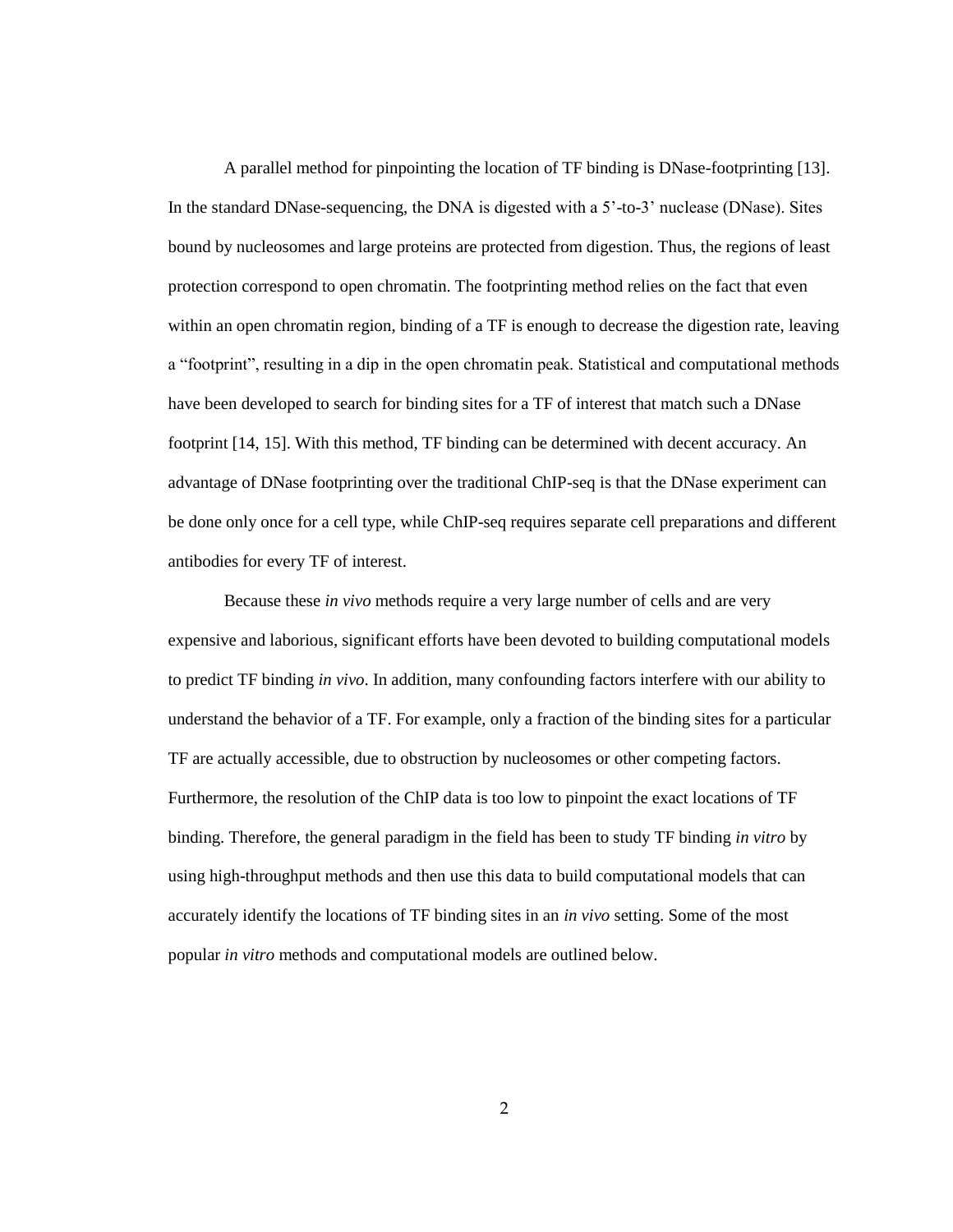#### <span id="page-9-0"></span>*1.2 In vitro methods for studying transcription factor-DNA binding*

Popular methods for studying DNA-protein interactions *in vitro* are the Electrophoretic Mobility Shift Assay (EMSA), Systematic Evolution of Ligands by Experimental Enrichment (SELEX) and Protein Binding Microarrays (PBMs). These three methods are briefly reviewed below.

The EMSA technique relies on electrophoresis to separate bound from unbound DNA (RNA) fragments. Because the speed of migration through an agarose gel depends on the charge and the size of the molecule, DNA fragments bound to a protein will travel at a slower rate and result in a shifted band on the gel relative to a control, unbound DNA fragment. While this method is capable of reliable identification of the fragments bound by a TF, only a small number of potential binding sites can be tested. Thus, this technique is often facilitated by choosing candidate sites directly from the genome, such as sequences from within ChIP peaks for a protein of interest or sequences similar to the ones identified in previous studies.

SELEX is a much more high-throughput method for identifying protein-DNA interactions. A random pool of oligonucleotides is exposed to binding by the TF of interest. The sites that are bound with the highest affinity are amplified by PCR and mutated, to generate further candidate oligonucleotides to repeat the cycle. In this way the highest affinity sites are selected for.

Another reliable and high-throughput method for measuring TF-DNA interaction affinity *in vitro* is a Protein Binding Microarray (PBM). Developed by Berger et al., 2006 [8], a universal PBM typically contains all possible 8-mers of DNA immobilized to a glass slide. The protein of interest, tagged with a fluorescent dye, is then added in solution and after incubation, is expected to be bound at different levels to every spot on the array. Quantifying the fluorescence of each spot will thus reflect the affinity of the protein to every possible 8-mer. The results are reported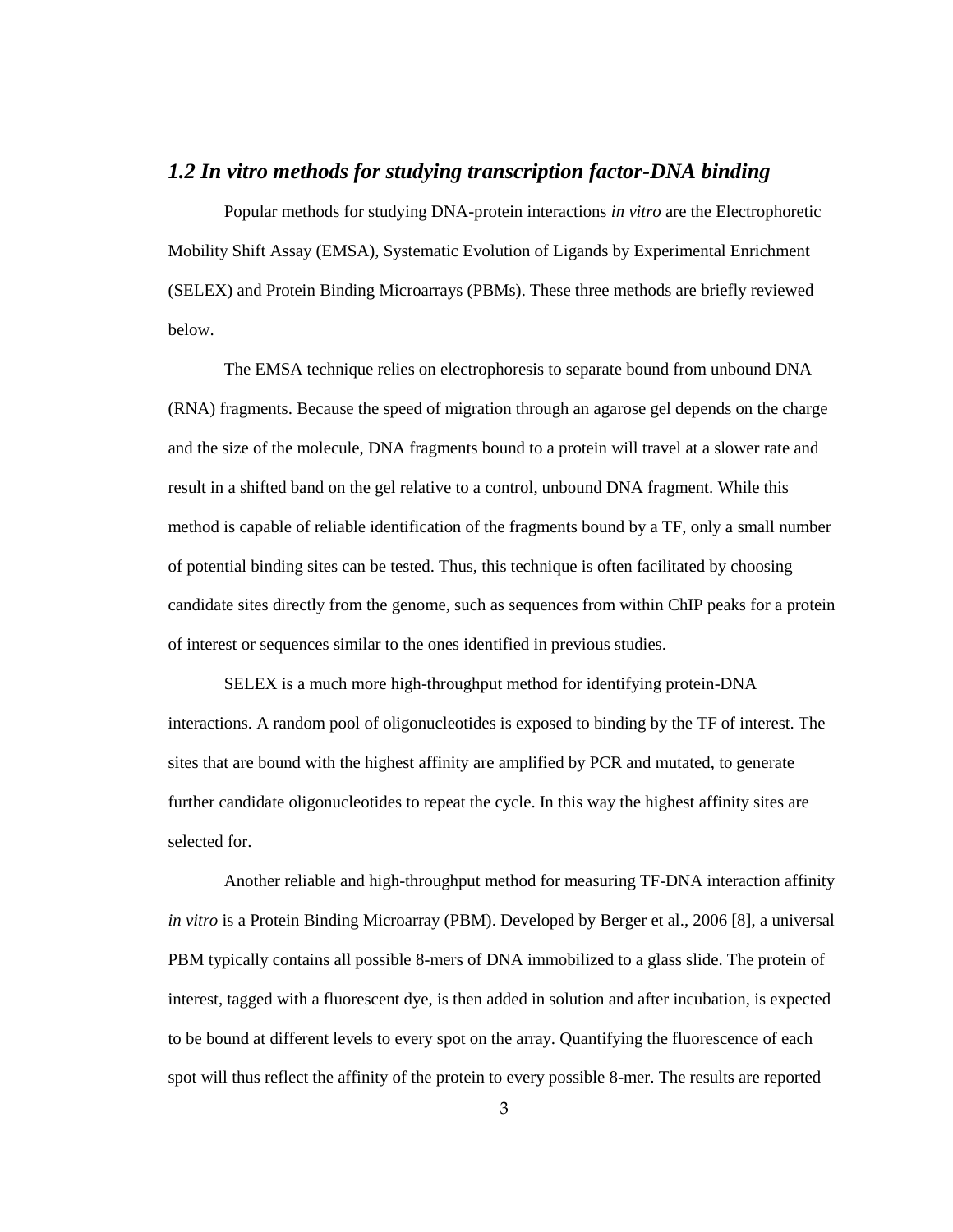either as the raw fluorescence intensity or a more robust, rank-based statistic called "E-score" (enrichment score), which ranges from -0.5 to 0.5, with 0.5 indicating the strongest binding [9].

#### <span id="page-10-0"></span>*1.3 Computational models for studying transcription factor-DNA binding*

In the simplest model, the affinity of a TF to a sequence can be approximated with how closely this sequence matches a consensus site, derived from an *in vitro* experiment, such as SELEX. For every site in the genome, one can count the number of matches to this consensus sequence and call the site a true binding site if the number of matches is higher than a pre-defined threshold. However, most TFs bind to highly degenerate sites rather than to a unique motif and therefore a model based on matching to the consensus site is a weak predictor of *in vivo* binding.

A more accurate binding model, taking into account the possible flexibility in TF-DNA recognition, is a Position Weight Matrix (PWM) – a 4-by-k table representation of a k-nucleotide long binding site, in which every column corresponds to a fixed position in this k-mer, and every row specifies the probability that this position is an A, C, G, or T. PWMs can be visualized with motif logos where the height of the letters corresponds to the probability of the specific nucleotide being present at the current position [3]. Clearly, a PWM is a more accurate binding model than a single consensus sequence because it allows for the intrinsic flexibility in the binding. Still, such a model has a major drawback, as it assumes that each position within the site contributes independently to the binding. While the landmark work of Berg and von Hippel [3] suggested that this independence assumption is approximately justified in some cases, numerous studies have shown that in general independence between positions cannot be assumed [4, 5, 6]. For example, the dinucleotide CG may be highly favored but neither C, nor G alone would have any contribution on its own.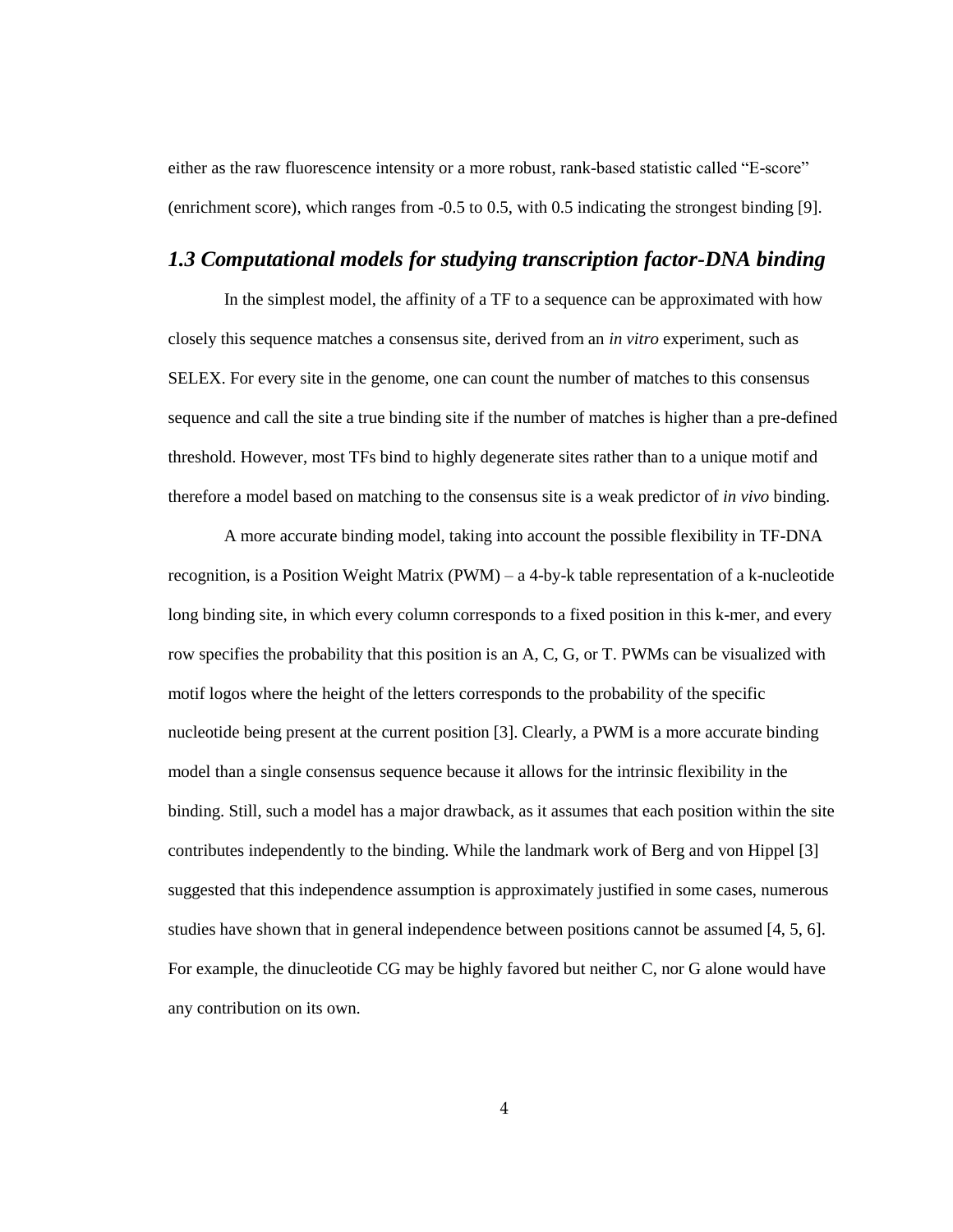The most accurate model to-date of TF-DNA binding is a regression model in which the input features are not only individual nucleotides at specific positions, but also di- and trinucleotides [7]. Modeling binding in this way explains *in vitro* binding results with very high accuracy because it captures the intrinsic dependencies in the contribution of neighboring bases to the TF binding.

Different computational methods for predicting TF binding sites have been systematically compared by Weirauch et al. [27]. This study evaluated the performance of 26 models on predicting the measured binding in PBM experiments as well as ChIP data. These methods fall in one of several classes: some are based on learning a PWM, others rely on using k-mers as regression features, and others use Markov chain representations. Simple models, such as those based on a PWM, were reported to have better performance on predicting *in vivo* data, while more complex models trained on k-mer features or using Markov chains were better at predicting *in vitro* PBM binding. All these models, however, have a common property – they try to represent binding information in a compact way, by learning a common trend. As we are going to show later, using binding scores for every 8-mer directly *does* predict *in vivo* data consistently better than the simple PWM models. This approach is different from the models tested by Weirauch et al. because using 8-mer data directly does not represent binding in a succinct way and thus has the advantage of not discarding any relevant information (but has the drawback of being difficult to visualize and interpret).

### <span id="page-11-0"></span>*1.4 Challenges in applying in vitro measurements and computational models to in vivo data*

How TFs are recruited to their target sites is a central question in the field of gene regulation, but the mechanisms of protein-DNA recognition are quite complex. Several distinct mechanisms of binding have been proposed. The DNA-binding domain of a TF can interact with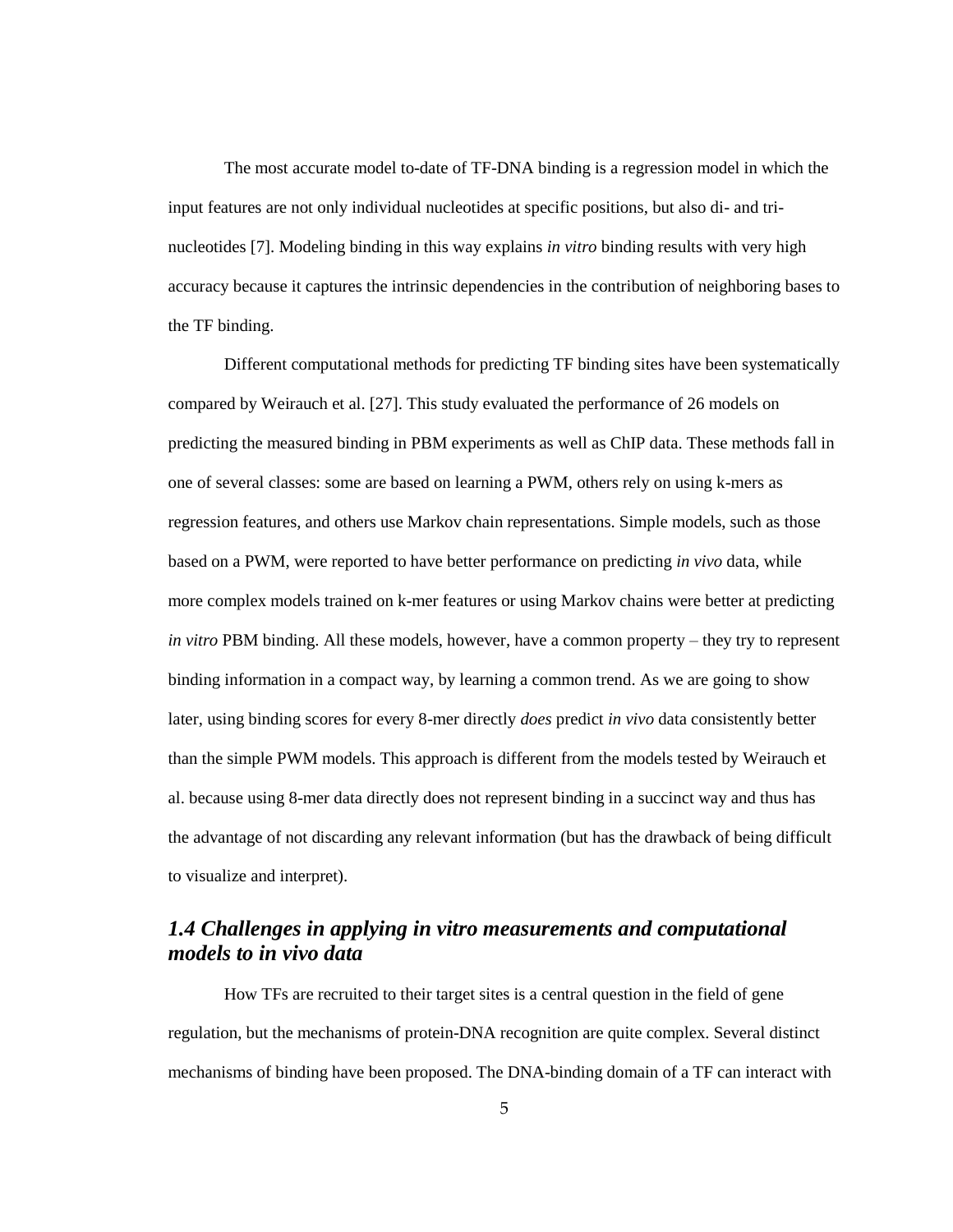the DNA directly – by recognizing a specific DNA motif (dubbed "base readout") or a specific DNA conformation ("shape readout") – reviewed in [23]. Alternatively, the TF can be recruited indirectly by interacting with another protein [24].

Therefore, it is not surprising that a direct correlation between *in vivo* binding (determined from ChIP or DNase footprinting) and either *in vitro* binding (determined from PBM experiments) or computational models (e.g. PWM) has been difficult to establish. Many ChIP-seq peaks are thought to reflect indirect binding – a TF targeting a site not through sequence specificity but through interactions with another DNA-binding protein. Hesselberth et al, 2010 listed several TFs according to what fraction of their ChIP-seq peaks is due to indirect binding. The fraction ranged from 20 % for CTCF to 80 % for E2F4. However, they used only computational tools to predict the binding of a TF and did not incorporate the highly accurate PBM binding data already available for most of these proteins.

In this study we address this issue and clearly demonstrate that the PBM binding data vastly outperforms a PWM model in explaining ChIP-seq data. Our results suggest that close to 100 % of E2F ChIP-seq peaks reflect sequence specificity, compared to only 20 % inferred by Hesselberth et al.

Another difficulty in mapping PBM data to ChIP peaks directly is the competition between paralogous TFs – closely related factors that bind similar sequences but often have spatially non-overlapping occupancy *in vivo* [17]. For example, all E2F family members recognize very similar sequences [18, 19] but some of them bind to mostly unique targets [20]. There is very little overlap between the ChIP-seq peaks of E2F1 and E2F4, consistent with the fact that E2F1 typically functions as an activator and E2F4 as a repressor [21, 22]. Although distinguishing the regions bound by E2F1 from random open chromatin sites is possible, as shown later in the Results section, differentiating between E2F1 and E2F4 peaks is impossible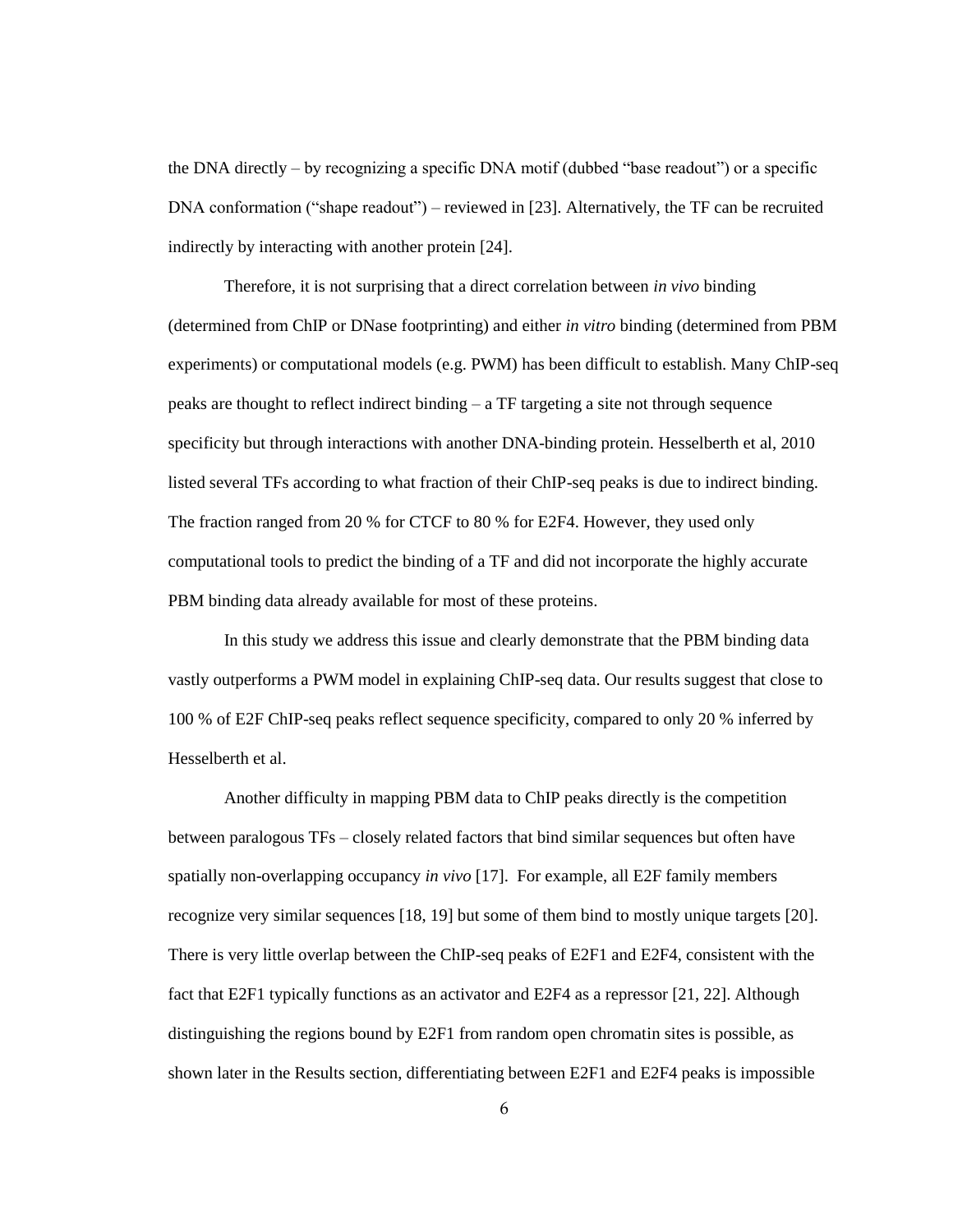with any of the existing methods described above. We hypothesize that competition between E2F1 and E2F4 for the same sites determines their relative occupancy. To test this theory, we develop a computational model for the competition of these two TFs. Using PBM data to estimate the model parameters, we show that unique E2F1 and E2F4 targets can be predicted with high accuracy, thus providing some insight into the long-standing question of how paralogous TFs recognize different targets.

#### <span id="page-13-0"></span>*1.5 Previous studies on competition between DNA-binding proteins*

Competition between TFs has been studied previously to some extent. Segal et al., 2008 constructed a thermodynamic model to account for cooperation and competition between TFs with overlapping target sites. They demonstrated that their approach predicts the spatial and temporal patterns of development with very high accuracy. Still, competition was found to play no significant role in affecting the prediction of these patterns. A computational approach to assess the effect of competition was also adopted by Roider et al., 2006 and competition was also found to be non-essential. A possible reason for this inconsequential effect of competition on the conclusions is that these studies focused on unrelated TFs whose binding sites rarely overlap and as a result the places where they compete are very few compared to the places where they bind uniquely. This setting is in sharp contrast with the situation when paralogous TFs are considered, because their target sites are practically the same and it is presumably the intricate differences in specificity for the same sites that determine their different binding profiles.

A comprehensive insight into the competition of DNA-binding proteins was contributed by Wasson et al., 2010. This study challenged the previously existing binary view of proteins as being either bound or unbound, instead providing evidence that the genomic occupancy of a protein can be modeled much more accurately as a continuous profile. By modeling competition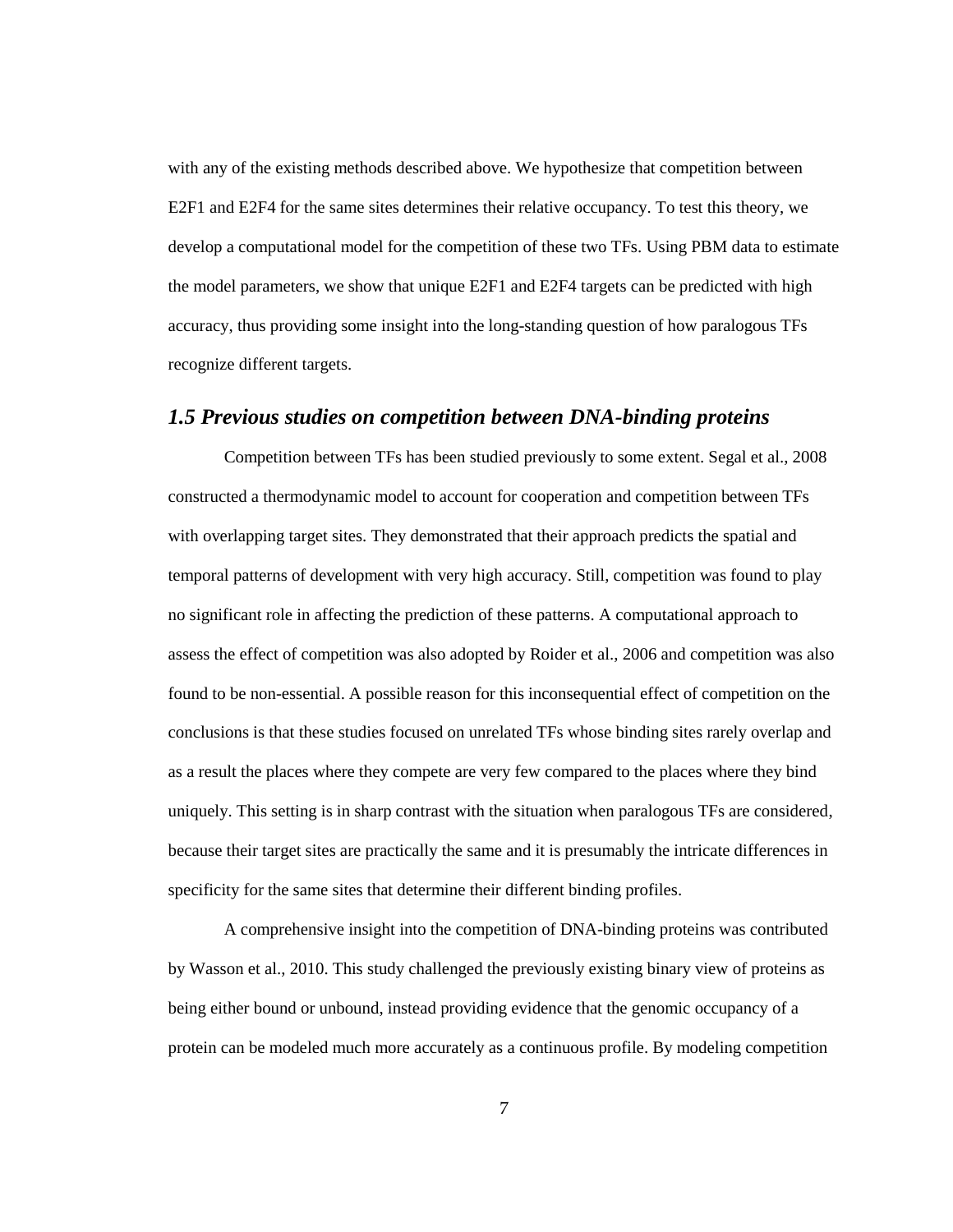<span id="page-14-0"></span>between TFs and nucleosomes with a Boltzmann chain approach, the authors demonstrated that TF binding can stabilize or displace nucleosomes, while nucleosome binding in turn mediates the TF occupancy. Their model further suggests that cooperation can arise naturally from competition – as long as several TFs compete for the same binding site and this binding leads to a combined effect on displacing the nucleosomes from this region, thus providing an advantage to both. This study showed in a convincing way that competition for binding is a major factor of *in vivo* occupancy but it did not consider competition between paralogous TFs, which is the focus of the current investigation.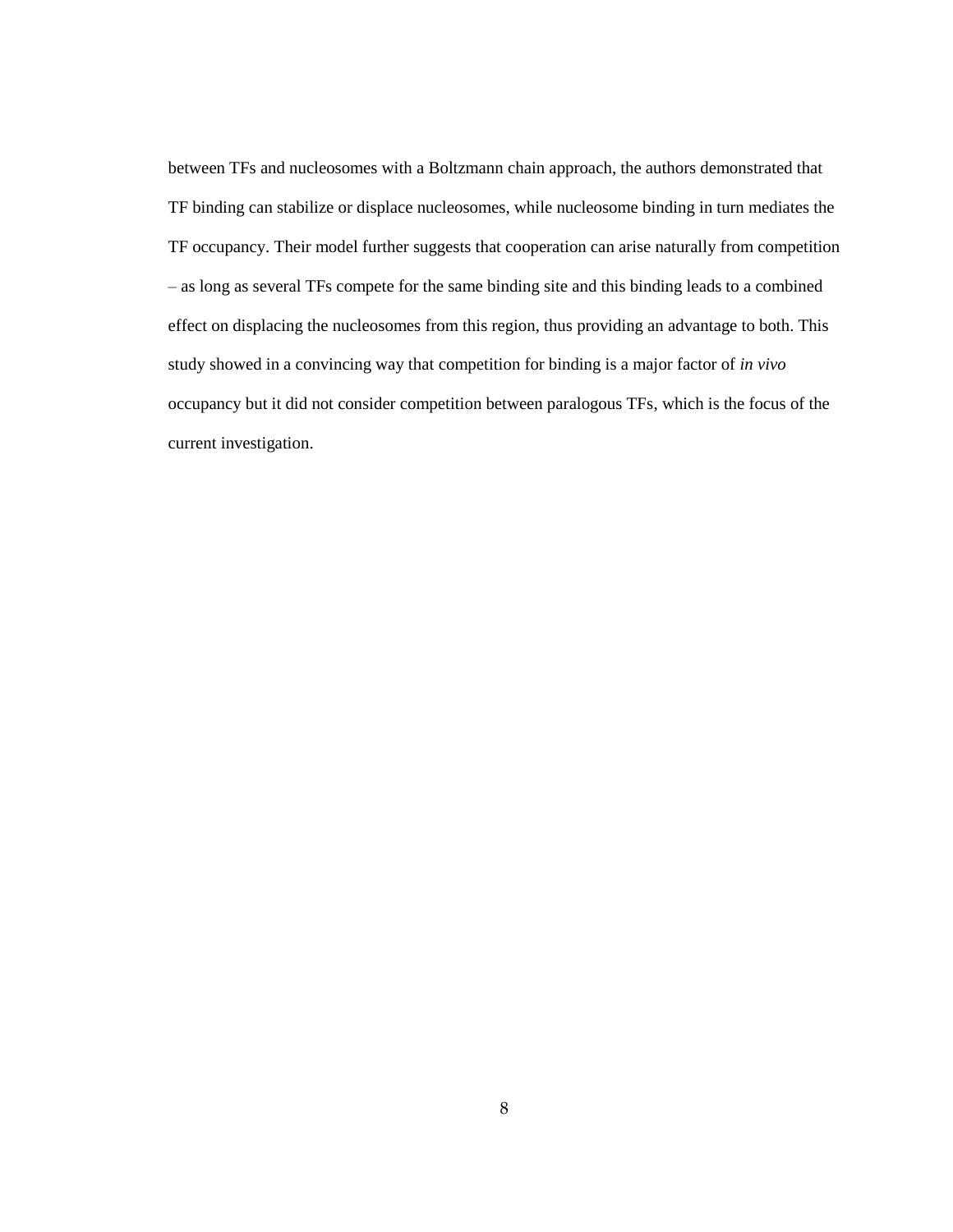## **2. Methods**

#### <span id="page-15-0"></span>*2.1 Universal PBM experiments*

A Protein Binding Microarray (PBM) contains 60-bp long oligonucleotides arranged in such a way that every possible 10-mer appears exactly once; thus, every possible 8-mer is represented at least 16 times. Using these 16 replicates, one can determine a robust measure of the binding affinity of a TF. PBM experiments were performed as described previously [7]. Briefly, standard 4 x 44K probe Agilent arrays were first double stranded, blocked with 2% Milk in PBS and subsequently incubated with the protein of interest (E2F1, E2F4, c-Myc or Mxi1). The array was then incubated with a primary antibody against the native protein or a GST/His tag if the protein was tagged. Finally, the array was incubated with a secondary antibody conjugated to a fluorescent dye. In some cases the primary antibody was conjugated to a fluorescent dye, so no secondary antibody was used. Detection was performed by scanning with a laser at the corresponding wavelength. Table 1 summarizes the primary and (where applicable) secondary antibodies for each protein. The data was analyzed with custom software and the median intensity values for the 16 replicates for each 8-mer was recorded. These values were also converted to enrichment scores (E-scores), as described previously [9].

In order to study the competition between two TFs for the same binding sites, we designed a system where two proteins are recognized with antibodies conjugated to different fluorescent dyes, thus allowing simultaneous binding and detection. This experiment is identical to the universal PBM described above with the only modification that two TFs are used instead of one. It is also important that the primary antibodies come from different organisms, so the binding signal of each protein can be separated. In the case of E2F1/E2F4 competition, we used primary antibodies against E2F1 and E2F4 from rabbit and mouse, respectively. They are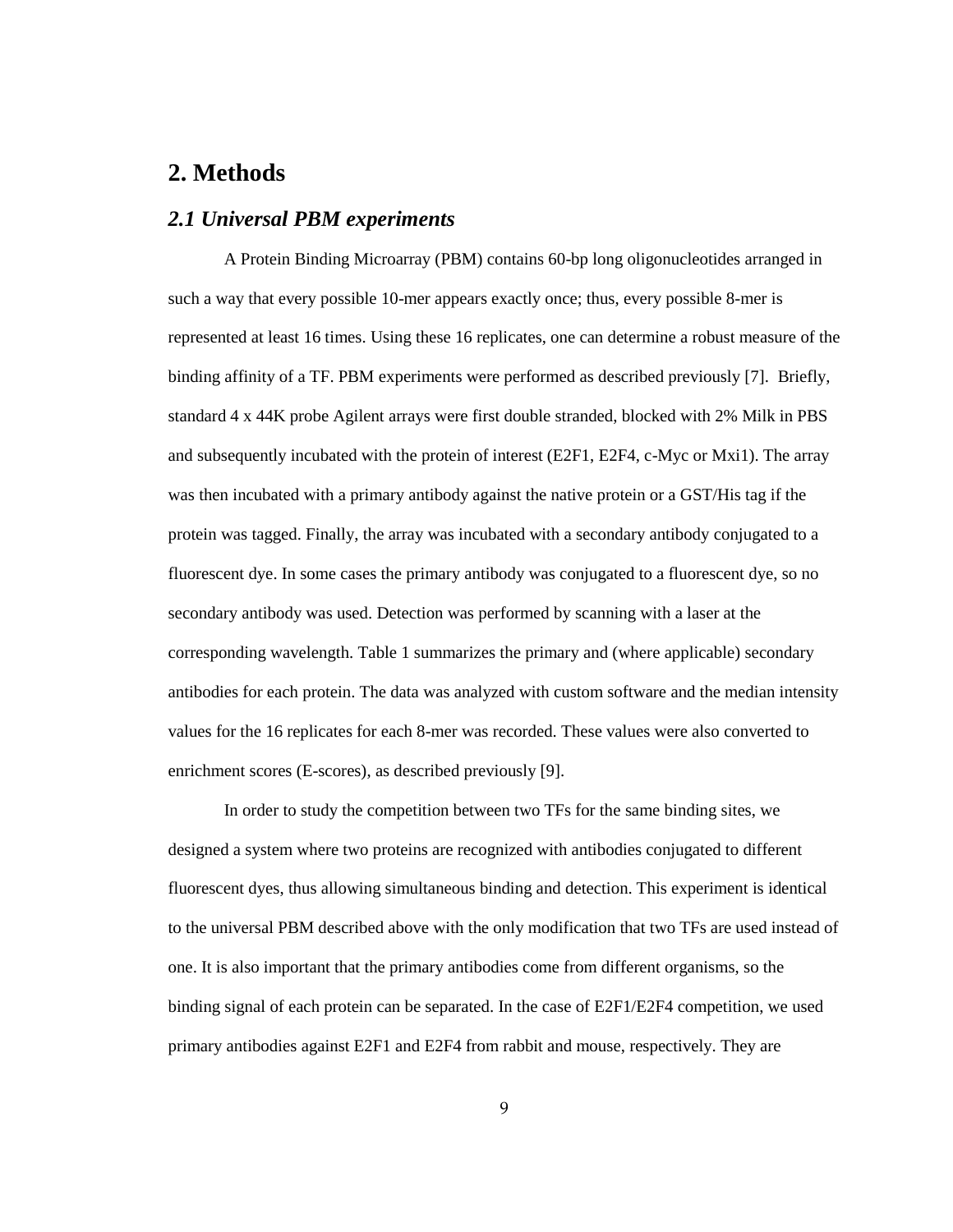recognized by the corresponding secondary antibodies goat anti-rabbit and goat anti-mouse, conjugated to a blue or a red fluorescent protein, respectively.

|            |                    |                            | Wavelength |
|------------|--------------------|----------------------------|------------|
| Proteins   | Primary antibody   | Secondary antibody         | [nm]       |
|            |                    |                            | 647        |
| His::E2F1  | Rabbit anti-E2F1   | Goat anti Rabbit-Alexa 647 |            |
|            |                    |                            | 488        |
| His::E2F4  | Mouse anti-E2F4    | Goat anti-Mouse-Alexa 488  |            |
|            |                    |                            | 647        |
| His::c-Myc | Rabbit anti c-Myc  | Goat anti-Rabbit-Alexa 647 |            |
|            |                    |                            | 488        |
| His::Mxi1  | anti-His-Alexa 488 | None                       |            |

**Table 1: Antibodies and fluorescent dyes used in PBM experiments**

#### <span id="page-16-0"></span>*2.2 Classification of bound and unbound regions by using an ROC curve*

All ChIP peaks for a particular TF were used as a positive set. The peaks were called with the MACS2 software at significance threshold  $q = 0.001$ . Using a less stringent cutoff threshold of 0.01 did not change the number of peaks significantly. For the negative set, we selected a random sample of the same size from the DNase-seq peak regions not overlapping with the ChIP-seq peaks. Both sets were taken from the ENCODE data on the same cell lines. For each set, we extracted the DNA sequences in a 150 bp region around the peak summit. Using a sliding window of size 8, we listed all overlapping 8-mers in the region and mapped each 8-mer to the corresponding E-score from the universal PBM. The highest of these scores was assigned to the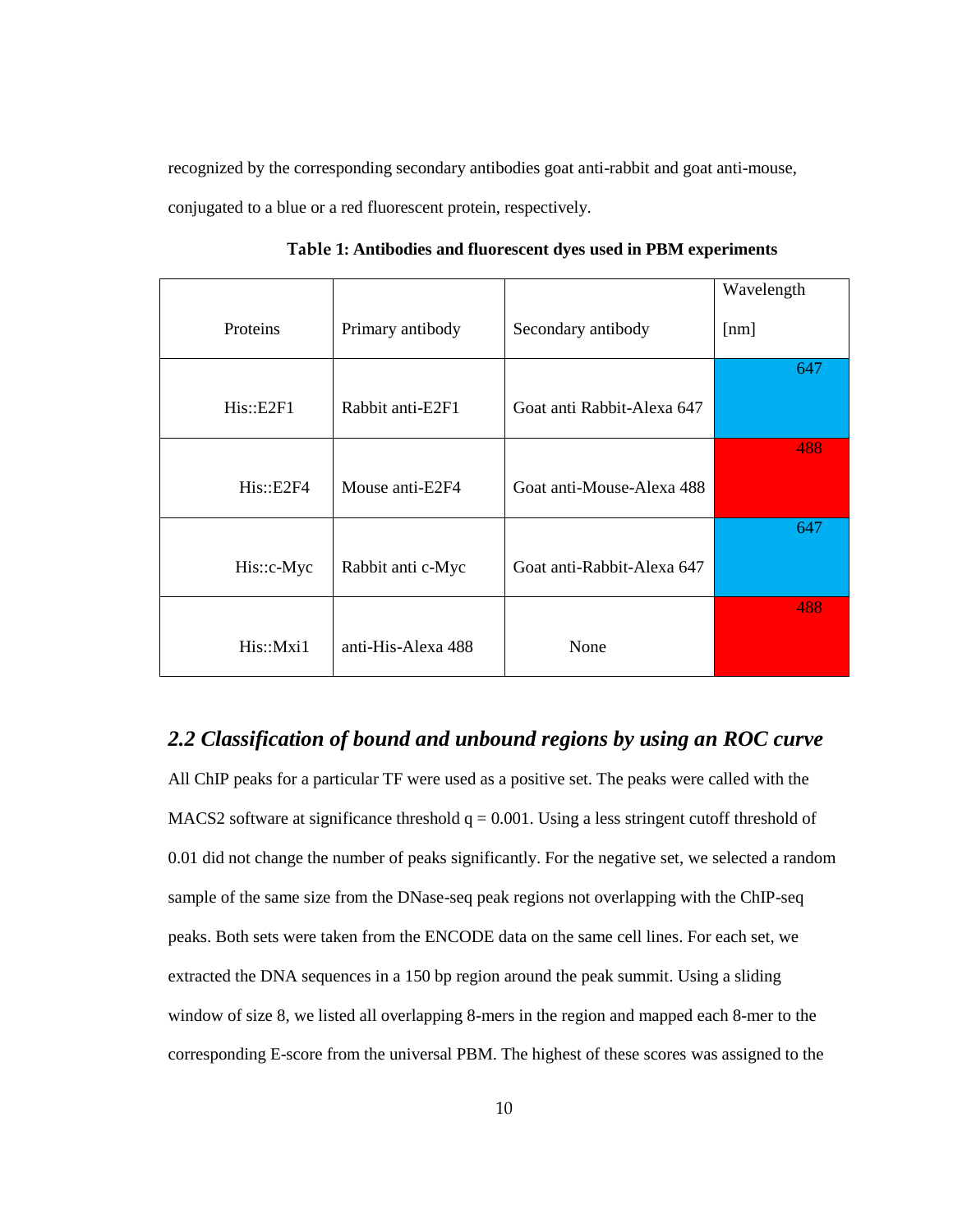region. Then an arbitrary threshold was set and all regions with a score above were called "bound". By varying this threshold across its possible range, from -0.5 to 0.5 (the possible range of the PBM E-score), we plotted the false positive rate and the true positive rate, thus generating a Receiver Operating Characteristic (ROC) curve. The area under the curve was calculated and used as an evaluation of the model. PBM data for E2F1, E2F4, c-Myc, MAX and Mxi1 was used from recent experiments performed in our lab; PBM data for all other proteins was taken from the Uniprobe database.

### <span id="page-17-0"></span>*2.3 Visualizing the in vitro binding profile of genomic regions*

The binding score profile plots were generated by using a sliding window of size 8 bp and taking the corresponding PBM score for every such 8-mer. The resulting signal was smoothed with a Savitzky-Golay filter of power 2 and length 301 to remove high-frequency noise. The ChIP data was visualized in a similar way, by smoothing the raw read counts for every position in the region of interest.

## <span id="page-17-1"></span>*2.4 Enrichment analysis of 8-mers in ChIP peaks*

For every possible 8-mer, we counted the number of times it appears in all ChIP-seq peaks, in a 100 bp region around the peak summit. This number was divided by the number of times the 8-mer appears in the 400 bp region around the peak summit but excluding the central 100. The latter represents the background distribution of the 8-mer. The ratio of the two numbers represents the enrichment of the 8-mer in ChIP peaks relative to the background. This ratio was plotted against the corresponding PBM score.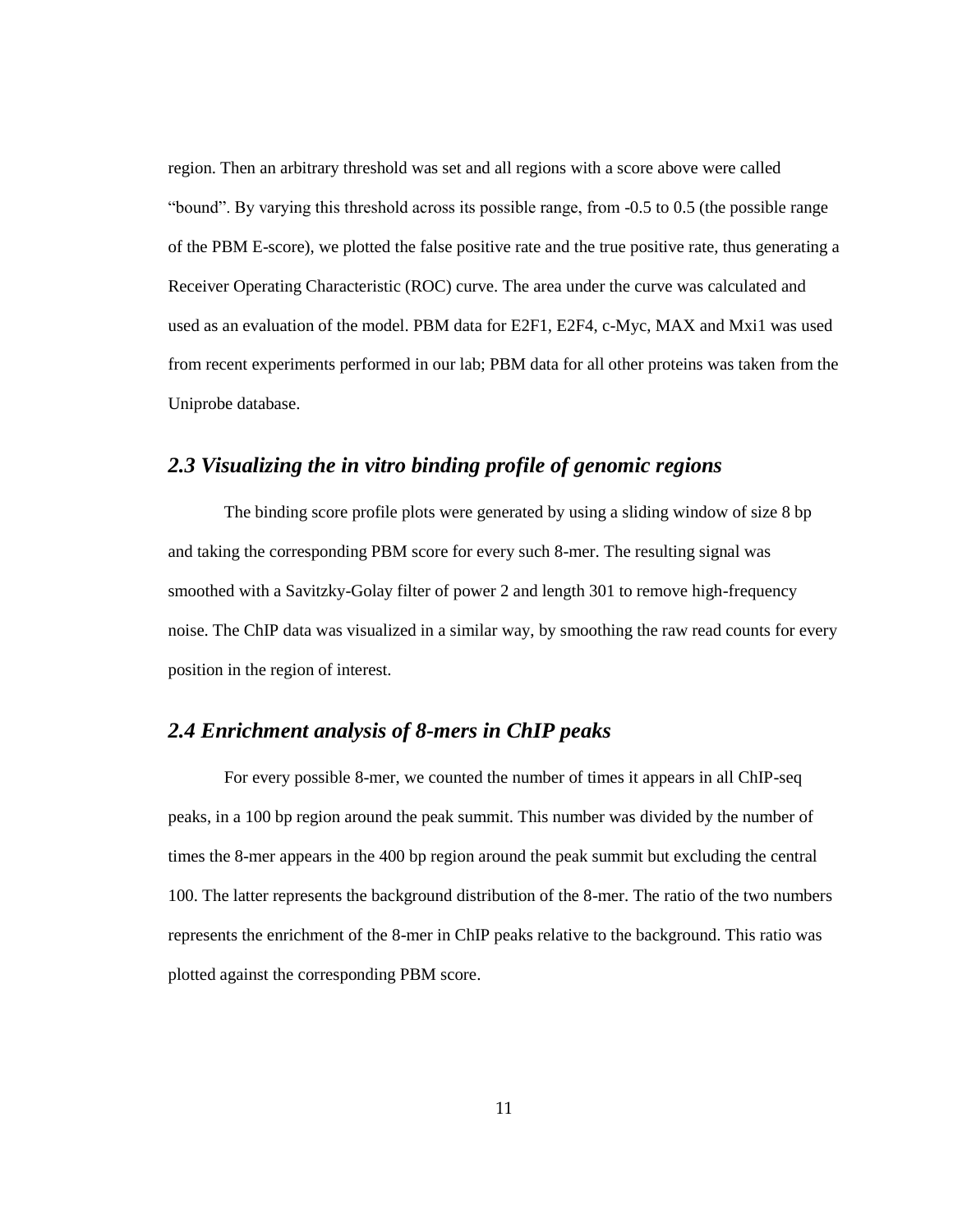#### <span id="page-18-0"></span>*2.5 Kinetic model for TF competition and application to the E2F family*

The idea behind using a competition *in vitro* system is described in Fig. 1. Paralogous TFs (Fig. 1a) bind different genomic targets for reasons that are currently unknown. Fig. 1b pictures TF competition, a possible reason for explaining the different *in vivo* specificity, explored in this project. In this case study, E2F1 and E2F4 are paralogous TFs taht can be either bound to DNA, or free in solution. We model their competition to sets of PBM sequences and in the Results and Discussion section we explain how it can be adapted to an *in vivo* setting. For each spot on the array, let [Ifree] represent the concentration of binding sites (equivalent to the number of oligonucleotides per unit area) that are not bound by any protein. By analogy, the concentrations of bound E2F1 and bound E2F4 to site I would be [E2F1bound\_i], and [E2F4bound\_i]. For simplicity, we are going to drop the index  $i$  and model the binding process for each of the  $4<sup>8</sup>$  spots on the universal PBM array individually, assuming that the binding at site i does not affect the binding at site j for any i and j. This assumption is justified if the TF concentration of both factors is in excess, so that the amount of bound protein at any site is negligible and does not limit the amount of free protein available for binding at the rest of the sites. Thus, we are going to have a system of 4 equations for each spot on the array. Since independence was assumed, we can solve this system for every spot individually.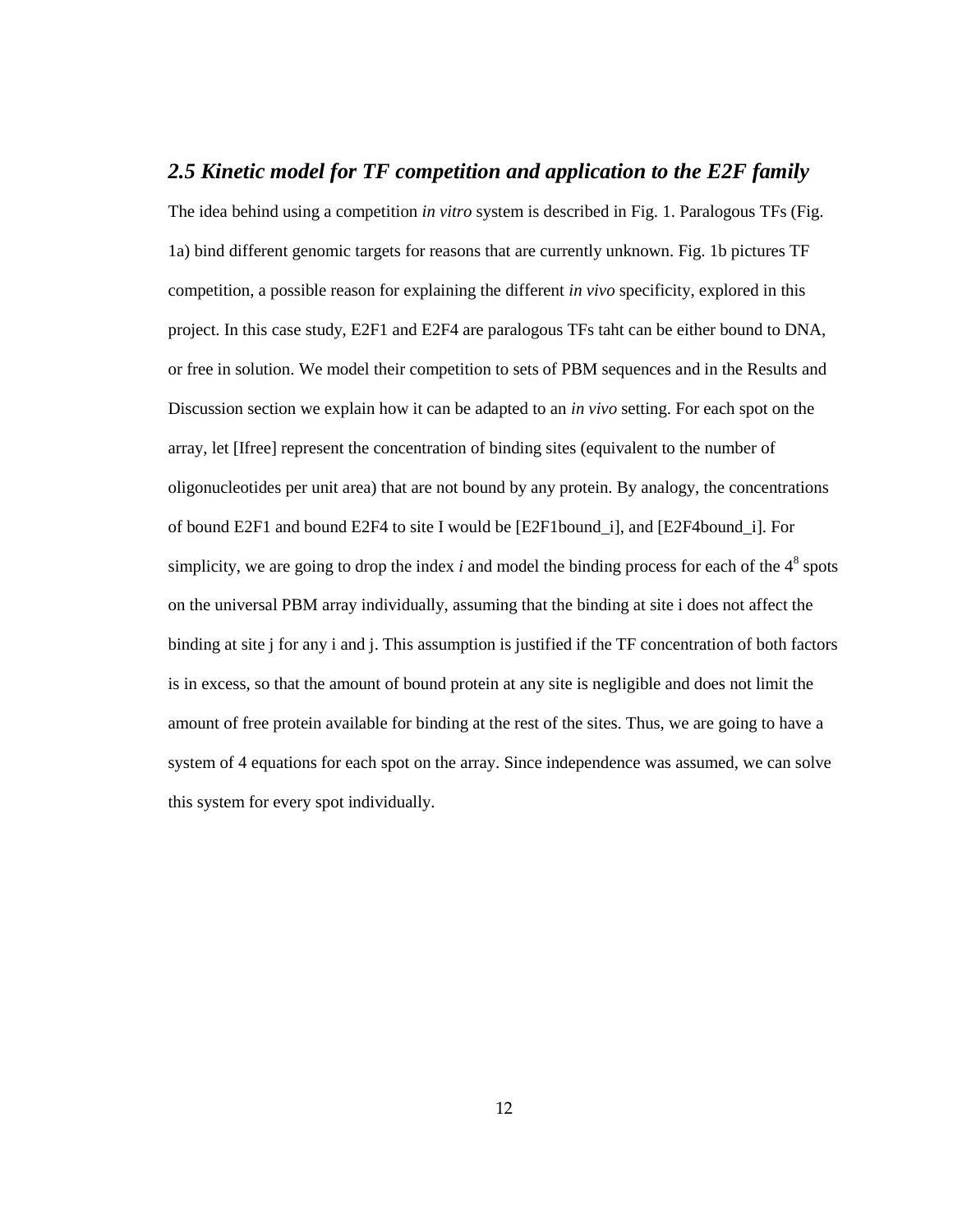

**Figure 1: Competition between paralogous transcription factors**

First, let us define a simple case when only one protein (E2F1) is available for binding. By definition, the dissociation constant of E2F1 to site I is the following:

$$
K_{d1i} = \frac{[E2F1_{free}][I_{free}]}{[E2F1_{bound}]}
$$
 (1)

Mass conservation for both E2F1 and the binding site yields these two equalities:

$$
[E2F1_{free}] + [E2F1_{bound}] = [E2F1_{total}]
$$
 (2)

$$
[I_{free}] + [E2F1_{bound}] = [I_{total}]
$$
\n(3)

Therefore, the fraction of bound E2F1 at equilibrium, which also represents the probability of binding of E2F1 to site I, is defined as follows: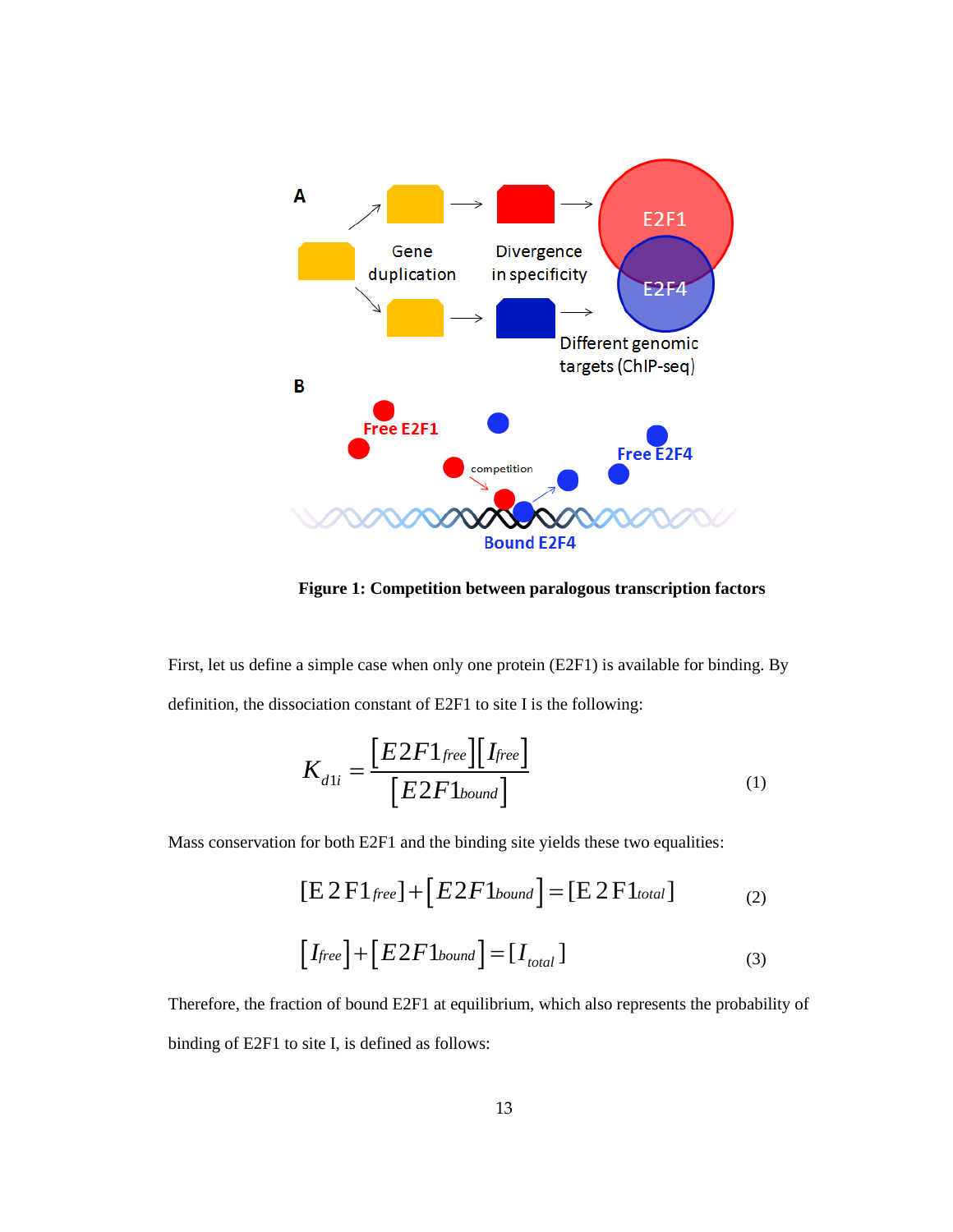$$
P_{E2F1bound} = \frac{[E2F1_{bound}]}{[E2F1_{total}]} \tag{4}
$$
  
4 equations can be written for E2F4, in a simple case when it is the on

Similarly, the same 4 equations can be written for E2F4, in a simple case when it is the only protein available:

$$
P_{E2F1bound} = \frac{[E2F1_{bound}]}{[E2F1_{total}]} \qquad (4)
$$
  
4 equations can be written for E2F4, in a simple case when it is the only  

$$
K_{d4i} = \frac{[E2F4_{free}][I_{free}]}{[E2F4_{bound}]} \qquad (5)
$$

$$
4_{free}] + [E2F4_{bound}] = [E2F4_{total}] \qquad (6)
$$

$$
[I_{free}] + [E2F4_{bound}] = [I_{total}] \qquad (7)
$$

$$
P_{E2F4bound} = \frac{[E2F4_{bound}]}{[E2F4_{total}]} \qquad (8)
$$

$$
(eq. 1-4 on one hand and eq. 5-8 on the other hand) are analogous to thesiments with either E2F1 or E2F4. In these experiments, the binding score
$$

$$
[E 2F4_{\text{free}}] + [E 2F4_{\text{bound}}] = [E 2F4_{\text{total}}]
$$
\n(6)

$$
[I_{free}] + [E2F4_{bound}] = [I_{total}]
$$
\n(7)

$$
P_{E2F4bound} = \frac{[E2F4_{bound}]}{[E2F4_{total}]}
$$
\n(8)

 $P_{E2P1bound} = \frac{[E2F1_{bound}]}{[E2F1_{total}]}$  (4)<br>
the same 4 equations can be written for E2F4, in a simple case when it is the only<br>
linbls:<br>  $K_{d4i} = \frac{[E2F4_{forward}][I_{free}]}{[E2F4_{bound}]}$  (5)<br>  $[E2F4_{bound}] = [E2F4_{bound}]$  (5)<br>  $[E2F4_{bound}] = [E2F4_{mod}]$  (6  $t^{\text{1bound}} = \frac{[E2F1_{\text{boost}}]}{[E2F1_{\text{total}}]}$  (4)<br>  $t^{\text{1bound}}$ <br>
(a)<br>
uations can be written for E2F4, in a simple case when it is the only<br>  $t_i = \frac{[E2F4_{\text{forward}}][\text{tree}]}{[E2F4_{\text{bound}}]}$  (5)<br>  $t_i + [E2F4_{\text{bound}}] = [E2F4_{\text{total}}]$  (6)<br>  $t^2 + [E$  $P_{E2F1bound} = \frac{[E2F1_{bound}]}{[E2F1_{total}]}$  (4<br>
4 equations can be written for E2F4, in a simple case when it is the<br>  $K_{d4i} = \frac{[E2F4_{free}][I_{free}]}{[E2F4_{bound}]}$  (5<br>  $4_{free} + [E2F4_{bound}] = [E2F4_{total}]$  (6<br>  $[I_{free}] + [E2F4_{bound}] = [I_{total}]$  (7)<br>  $P_{E2F4bound} = \frac{[E2$  $\begin{aligned}\n\mathcal{E}_{L2F1bound} &= \frac{[E2F1_{bound}]}{[E2F1_{cond}]} \quad (4) \\
\text{equations can be written for E2F4, in a simple case when it is the only\n\[\n\mathcal{K}_{d4i} &= \frac{[E2F4_{flowad}]}{[E2F4_{flowad}]} \quad (5) \\
\text{Here}\n\mathcal{F}_{d4i} &= \frac{[E2F4_{bound}]}{[E2F4_{bound}]} \quad (6) \\
\text{Here}\n\mathcal{F}_{d4i} &= \frac{[E2F4_{bound}]}{[E2F4_{bound}]} \quad (7) \\
\mathcal{E}_{L2F4} &= \frac{$  $\begin{aligned} \mathcal{L}_{2F1bound} = & \frac{[E2F1_{bound}]}{[E2F1_{total}]} \end{aligned} \end{aligned}$ <br>quations can be written for B<br> $\mathcal{L}_{44i} = \frac{[E2F4_{\textit{free}}][\textit{I}_{\textit{free}}]}{[E2F4_{\textit{bound}}]} = [\textit{tree}] + [E2F4_{\textit{bound}}] = [\textit{E2F4}_{\textit{bound}}] = [\textit{E2F4}_{\textit{total}}] \end{aligned}$ <br> $\mathcal{L}_{2F4bound} = \frac{[E2F$  $2F1_{bound}$ <br>  $2F1_{total}$  (4)<br>  $2F1_{total}$  (4)<br>  $4F1_{total}$  (4)<br>  $4F2F3_{total}$  (4)<br>  $4F4_{bound}$  (5)<br>  $2F4_{bound}$  (5)<br>  $2F4_{total}$  (6)<br>  $2F4_{total}$  (7)<br>  $2F4_{total}$  (8)<br>  $2F4_{total}$  (8)<br>  $2F4_{total}$  (8)<br>  $2F4_{total}$  (8)<br>  $2F4_{total}$  (8)<br>  $2F4_{total}$  (8)<br>  $2F4_{total}$  (8)<br>  $\frac{2F1_{bound}}{2F1_{total}}$  (4)<br>  $\frac{2F1_{total}}{2F1_{total}}$  (4)<br>  $\frac{free}{2F4_{bound}}$  (5)<br>  $\frac{1}{2}F4_{bound}$  (5)<br>  $\frac{1}{2}F4_{bound}$  (6)<br>  $\frac{1}{2}F4_{total}$  (6)<br>  $\frac{1}{2}F4_{total}$  (7)<br>  $\frac{2F4_{bound}}{2F4_{total}}$  (8)<br>
and eq. 5-8 on the other hand) are analogous to t<br>  $\begin{aligned} E^{2F1bound}_{E2F1bound} &= \frac{[E2F1bound]}{[E2F1_{total}]} \end{aligned}$  (4)<br>
equations can be written for E2F4, in a simple case when it is the only<br>  $\begin{aligned} \mathcal{E}_{d4i} &= \frac{[E2F4_{\text{free}}][\text{free}]}{[E2F4_{\text{bound}}]} \end{aligned}$  (5)<br>  $\begin{aligned} E_{d4i} &= \frac{[E2F4_{\text{bound}}]}{[E2F$  $\begin{aligned}\n\text{E2}F1_{bound}\n\end{aligned}$ <br>  $\begin{aligned}\n\text{E2}F1_{total}\n\end{aligned}$  (4)<br>
e written for E2F4, in a simple case when it is the only<br>  $\begin{aligned}\n\text{F4}_{free}\n\end{aligned}$ <br>  $\begin{aligned}\n\text{F4}_{bound}\n\end{aligned}$  (5)<br>  $\begin{aligned}\n\text{F4}_{bound}\n\end{aligned}$  = [E 2 F 4<sub>totat</sub>] (6)<br>  $\begin{aligned}\$ These two systems (eq. 1-4 on one hand and eq. 5-8 on the other hand) are analogous to the universal PBM experiments with either E2F1 or E2F4. In these experiments, the binding score for each spot is directly related to the probability of binding of the TF to this spot. Thus, we are going to assume that the probability of binding of E2F1 (or E2F4) to site I, in the case of this simple non-competing setting, can be represented by the area under the ROC curve describing binding to site I relative to the background binding (described in detail in [9]). By definition, the standard Escore statistic is equal to the difference between the site-specific area under the ROC curve and the area under the background binding ROC curve. Because the background binding can be described by a random (non-specific) model, the area under the ROC curve in that case will be around 0.5. Therefore, we will assume that the fraction of bound E2F1 (or E2F4) equals the E-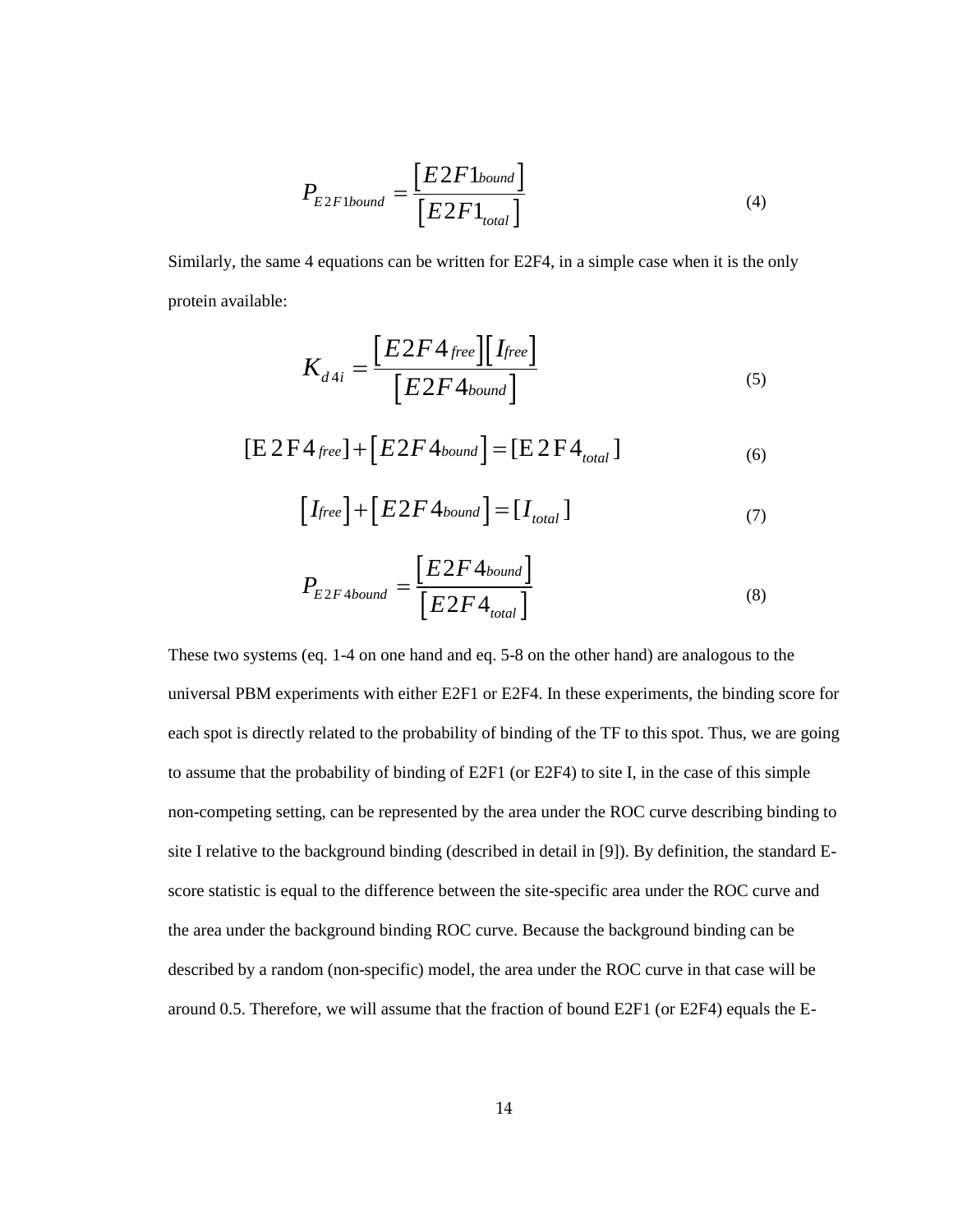score + 0.5. Because the E-score ranges from -0.5 to 0.5, the fraction of bound protein will range between 0 and 1.

Expanding equation (1) by using  $(3)$ ,  $(4)$  and  $(5)$  and making substitutions where possible yields the following:

ds the following:  
\n
$$
K_{d1i} = \frac{[E2F1_{free}][I_{free}]}{[E2F1_{bound}]} =
$$
\n
$$
= \frac{([E2F1_{total}] - [E2F1_{bound}])([I_{total}] - [E2F1_{bound}])}{[E2F1_{bound}]} =
$$
\n
$$
= \frac{([E2F1_{total}] - P_{E2F1{bound}}[I_{total}])([I_{total}] - P_{E2F1{bound}}[I_{total}])}{P_{E2F1{bound}}[I_{total}]} =
$$
\n
$$
= \frac{([E2F1_{total}] - P_{E2F1{bound}}[I_{total}]) (1 - P_{E2F1{bound}})}{P_{E2F1{bound}}} \approx
$$
\n
$$
\approx \frac{([E2F1_{total}])(1 - P_{E2F1{bound}})}{P_{E2F1{bound}}}
$$
\n(10)

The approximation on the last line follows from the assumption that the concentration of E2F1 is in excess and the bound E2F1 is negligible compared to the total. This derivation shows that the dissociation constant of E2F1 to any site can be approximately calculated by knowing the probability of binding (directly observed in the PBM experiment) and the concentration of the TF (also controlled in the experiment). By analogy, we can derive a similar equation for the dissociation constant of E2F4 to every site I:

$$
K_{d4i} \approx \frac{(\text{[E2F4total]})(1 - P_{E2F4bound})}{P_{E2F4bound}}
$$
\n(11)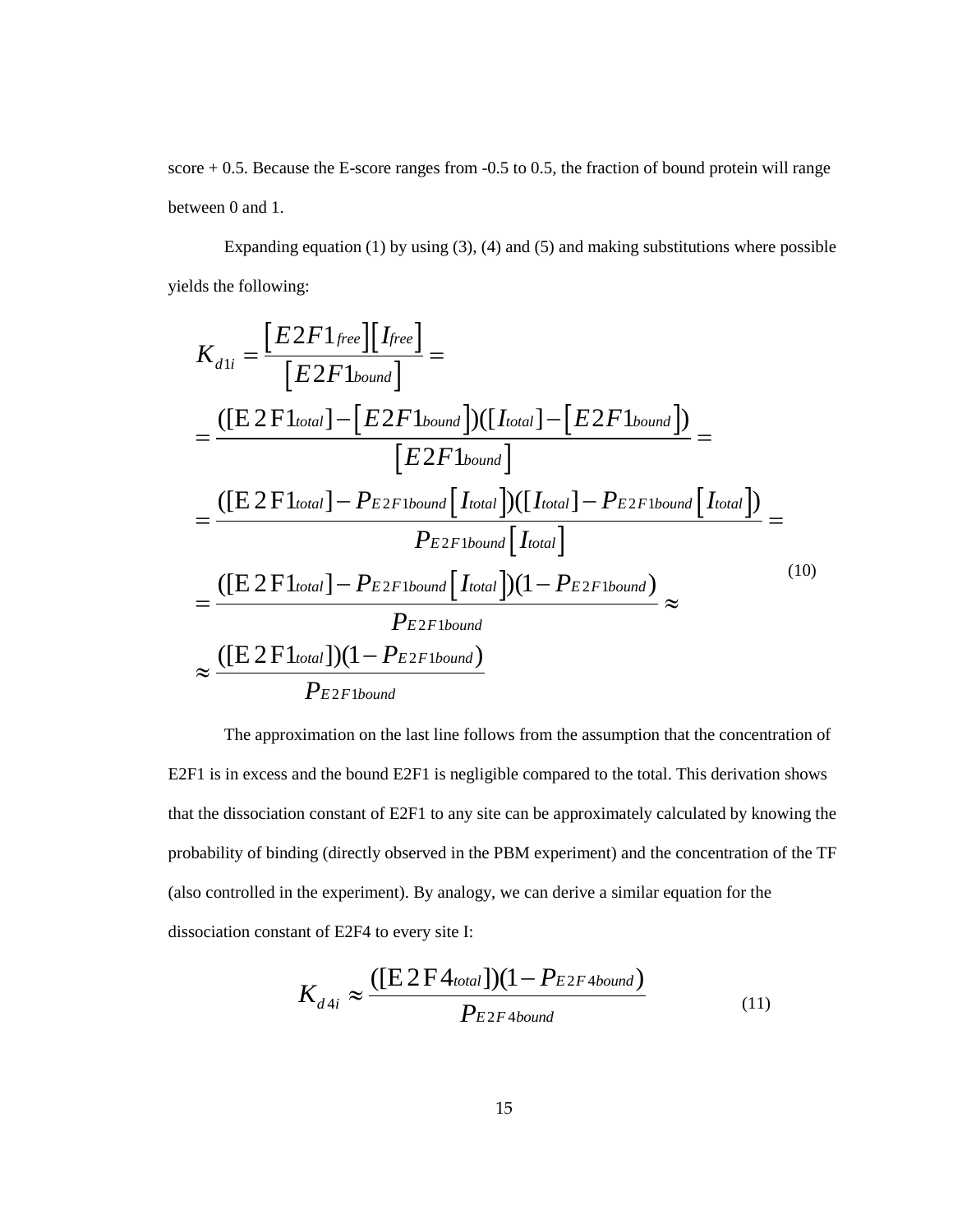Now we can proceed to modeling the situation when both E2F1 and E2F4 are present. The system will consist of equations  $(1)$ ,  $(2)$ ,  $(4)$ ,  $(5)$ ,  $(6)$  and  $(8)$ , as well as equation  $(3)$  but modified to account for the possibility of both E2F1 and E2F4 binding to the same site:

$$
[I'_{free}] + [E2F1'_{bound}] + [E2F4'_{bound}] = [I_{total}]
$$
 (12)

we can proceed to modeling the situation when both E2F1 and E2F4 are present.<br>Il consist of equations (1), (2), (4), (5), (6) and (8), as well as equation (3) but<br>count for the possibility of both E2F1 and E2F4 binding to We note that this system is independent of the two simplified cases we considered above. Thus, although we use the same variable names, the concentrations will be different and we will denote the concentrations in the double case with a prime (E2F1' instead of E2F1) to distinguish them from the single case. However, the dissociation constants will be the same, since they describe intrinsic physical properties of the proteins and the DNA and do not change depending on the protein concentration or the conditions. Therefore, we can determine these constants for every site by using equations (10) and (11), and we can apply them to the competition setting. We are interested in the following fraction: the situation when both E2F1 and E2F4 are present.<br>
2), (4), (5), (6) and (8), as well as equation (3) but<br>
both E2F1 and E2F4 binding to the same site:<br>  $md$   $]+[E2F4'$  bound  $] = [I_{total}]$  (12)<br>
endent of the two simplified ca g the situation when both E2F1 and E2F4 are present.<br>
(2), (4), (5), (6) and (8), as well as equation (3) but<br>
both E2F1 and E2F4 binding to the same site:<br>  $ma'$   $\Big] + \Big[ E 2F4^{\dagger}$  *bound*  $\Big] = \Big[ I_{total} \Big]$  (12)<br>
endent o *In* proceed to modeling the situation when both E2F1 and E2F4 ansist of equations (1), (2), (4), (5), (6) and (8), as well as equation<br> *fror* the possibility of both E2F1 and E2F4 binding to the same si<br>  $f^{\text{row}}$  $\mathbf{J$ is estituation when both<br>
(4), (5), (6) and (8),<br>
th E2F1 and E2F4 bin<br>  $\left] + \left[ E2F4' \right]$  bound<br>
dent of the two simplif<br>
mes, the concentration<br>
with a prime (E2F1'<br>
sociation constants with<br>
proteins and the DNA<br>
is. Th proceed to modeling the situation when both E2<br>
ist of equations (1), (2), (4), (5), (6) and (8), as v<br>
or the possibility of both E2F1 and E2F4 bindin<br>  $ee$ ] + [E2F1' bound] + [E2F4' bound]<br>
this system is independent of eed to modeling the situation w<br>
f equations (1), (2), (4), (5), (6)<br>
e possibility of both E2F1 and<br>  $\pm \left[ E2F1^{\dagger}$  *bound*  $\left] \pm \left[ E2F \right] \right]$ <br>
system is independent of the two same variable names, the conce<br>
in the d modeling the situation when bo<br>
ions (1), (2), (4), (5), (6) and (8<br>
sibility of both E2F1 and E2F4 t<br>  $2F1' bound$  +  $[E2F4'$  bout<br>
is independent of the two simp<br>
variable names, the concentrati<br>
double case with a prime (E2 eed to modeling the si<br>
f equations (1), (2), (4<br>
le possibility of both I<br>  $\left[ E2F1'_{bound} \right] +$ <br>
system is independent<br>
same variable names<br>
in the double case wi<br>
Movever, the dissoc<br>
le properties of the prot<br>  $\left[ P2F1'_{bound$ ne situation when both<br>
0. (4), (5), (6) and (8), and (8), and (8), and E2F4 bin<br>  $l$  +  $[E2F4'$  bound<br>
dent of the two simplif<br>
mes, the concentration<br>
exith a prime (E2F1' i<br>
sociation constants wi<br>
proteins and the DNA<br> to modeling the si<br>
tations (1), (2), (4)<br>
ssibility of both E<br>  $E2F1$  'bound ] +<br>
em is independent<br>
ne variable names,<br>
ne double case wit<br>
wever, the dissoci<br>
perties of the prot<br>
r the conditions. T<br>
(10) and (11), an modeling the situation when both E<br>ons (1), (2), (4), (5), (6) and (8), as<br>bility of both E2F1 and E2F4 bind<br> $F1$ <sup>1</sup> bound  $]+[E2F4$ <sup>1</sup> bound<br>is independent of the two simplific<br>variable names, the concentrations<br>louble ca of equations (1), (2), (4), (5), (6) and (8), as well a<br>
the possibility of both E2F1 and E2F4 binding to t<br>  $\pm [E2F1'bound] + [E2F4'bound] = [I_i]$ <br>
system is independent of the two simplified case<br>
ie same variable names, the concen bility of both E2F1 and E<br>  $F1$ <sup>'</sup>bound] +  $[E2F4$ <br>
is independent of the two<br>
variable names, the conce<br>
double case with a prime<br>
ver, the dissociation cons<br>
ties of the proteins and the<br>
conditions. Therefore,<br>
) and (1  $F1$ 'bound  $]+[E2F4$ <br>
is independent of the two<br>
ariable names, the conce<br>
ouble case with a prime (<br>
ver, the dissociation const<br>
ies of the proteins and th<br>
e conditions. Therefore,  $\sqrt{a}$ <br>
and (11), and we can app<br>
cas the situation when both E2F1 and E2F4 are present.<br>
2), (4), (5), (6) and (8), as well as equation (3) but<br>
both E2F1 and E2F4 binding to the same site:<br>  $u/d = \left[ \frac{FQ}{Fd} \right] = \left[ \frac{I_{total}}{I_{total}} \right]$  (12)<br>
endent of the two sim receed to modeling the situation when hoth E2F1 and E2F4 are present.<br>
of equations (1), (2), (4), (5), (6) and (8), as well as equation (3) but<br>
the possibility of both E2F1 and E2F4 binding to the sum site:<br>  $\left[\pm \left[ E2F$ roceed to modeling the situation when both E2F1 and E2F4 are is<br>to frequations (1), (2), (4), (5), (6) and (8), as well as equation (3<br>r the possibility of both E2F1 and E2F4 binding to the same site:<br> $\kappa_1^2 + [E2F1^*b_{mnm$ an proceed to modeling the situation when both E2F1 and<br>
masis of equations (1), (2), (4), (5), (6) and (8), as well as<br> *f*ror the possibility of both E2F1 and E2F4 binding to the<br>  $free$ ] + [ $E2FI$   $^1$   $^1$  $^1$  $^1$  $^1$  $^1$ oceed to modeling the situation when both E2F1 and E2F<br>
of equations (1), (2), (4), (5), (6) and (8), as well as equative<br>
the possibility of both E2F1 and E2F4 binding to the same<br>  $\left] + \left[ E2F1'_{bound} \right] + \left[ E2F4'_{bound} \right] = \left[ I$ g the situation when both E2F1 and E2F4 are present.<br>
(2), (4), (5), (6) and (8), as well as equation (3) but<br>
both E2F1 and E2F4 binding to the same site:<br>  $ma\bigg] + \bigg[ E2F4^1 \text{ binding to the same site}$ <br>  $ma\bigg] + \bigg[ E2F4^1 \text{ binding to the same site}$ <br>
endent roceed to modeling the situation when both E2F1 and E2F4 are present.<br>
cot equations (1), (2), (4), (5), (6) and (8), as well as equation (3) but<br>
the possibility of both E2F1 and E2F4 binding to the same site:<br>  $\left[ + \left[ E$ eling the situation when both E2F1 and E2F4 are present.<br>
(1), (2), (4), (5), (6) and (8), as well as equation (3) but<br>
or both E2F1 and E2F4 binding to the same site:<br>  $\frac{1}{2}$   $\kappa$   $\frac{1}{2}$   $\kappa$   $\frac{1}{2}$   $\kappa$   $\frac{$ an proceed to modeling the situation when both E2F1 and E2F4 are present.<br>
mist of equations (1), (2), (4), (5), (6) and (8), as well as equation (3) but<br>
the the possibility of both E2T1 and E2T4 banding to the same site

$$
E2F1_{preference} = \frac{[E2F1'_{bound}]}{[E2F4'_{bound}]}
$$
\n(13)

This represents the ratio of bound E2F1 to bound E2F4 at the same site.

$$
E2F1_{preference} = \frac{[E2F1'_{bound}]}{[E2F4'_{bound}]} =
$$
  
= 
$$
\frac{[E2F1'_{free}][I'_{free}]}{K_{d1i}[E2F4'_{free}][I'_{free}]} =
$$
  
= 
$$
\frac{[E2F1'_{free}]}{[E2F4'_{free}]}K_{d4i}
$$
  
= 
$$
\frac{[E2F1'_{free}]}{[E2F4'_{free}]}K_{d1i}
$$
 (14)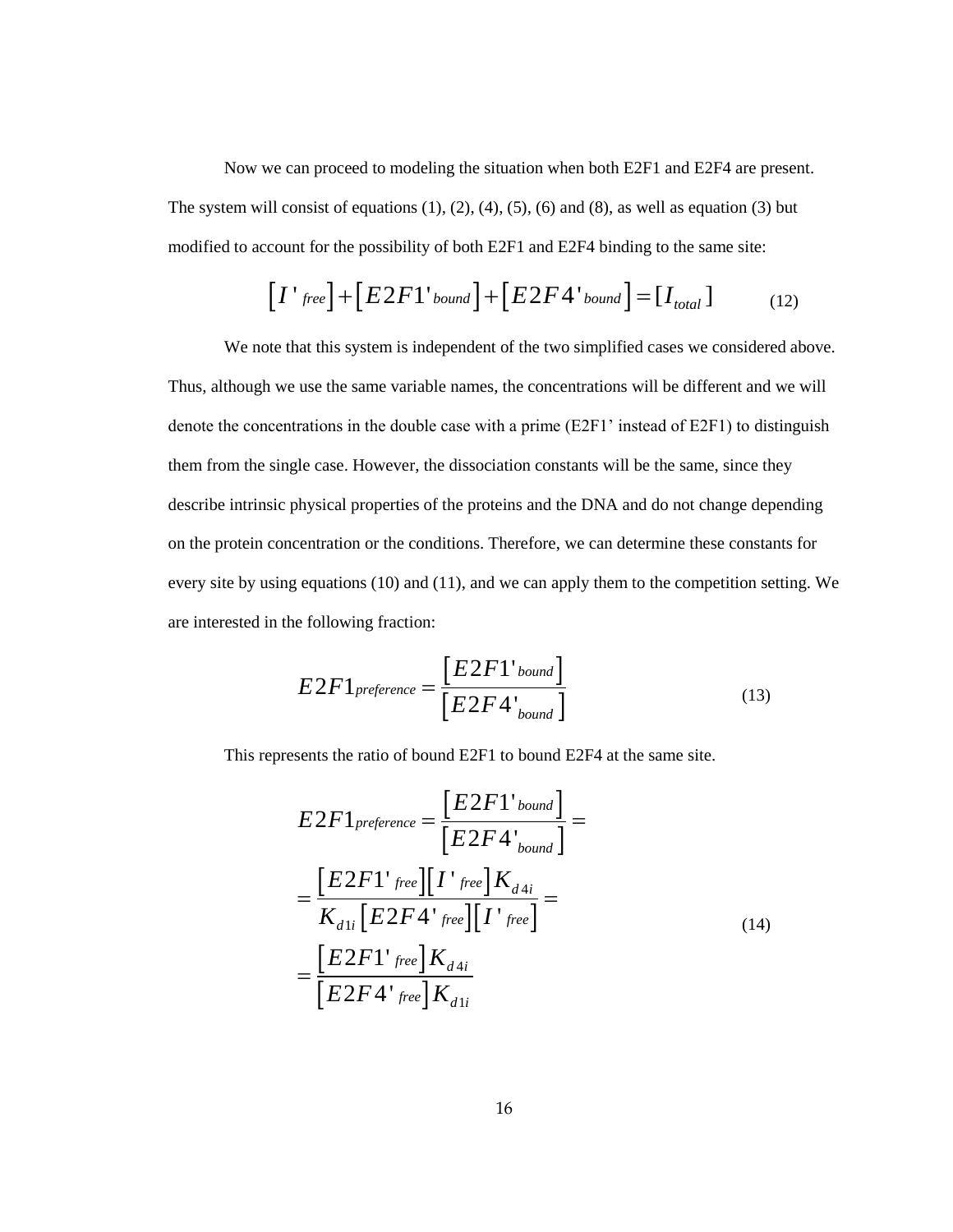Using equations 10 and 11 and making the appropriate substitutions yields the

following:

Using equations 10 and 11 and making the appropriate substitutions yields the  
following:  

$$
E2F1_{prefree} = \frac{[E2F1']_{free}]}{[E2F4']_{free}]} \cdot \frac{([E2F4_{toul}])(1 - P_{E2F4bound})P_{E2F1bound}}{([E2F1_{total}])(1 - P_{E2F1bound})P_{E2F4bound}} \cdot (15)
$$
If the concentrations of E2F1 and E2F4 are equal, then we have:  

$$
E2F1_{preference} = \frac{P_{E2F1bound}(1 - P_{E2F1bound})}{P_{E2F4bound}(1 - P_{E2F1bound})} \qquad (16)
$$

If the concentrations of E2F1 and E2F4 are equal, then we have:

$$
E2F1_{preference} = \frac{P_{E2F1bound}(1 - P_{E2F4bound})}{P_{E2F4bound}(1 - P_{E2F1bound})}
$$
(16)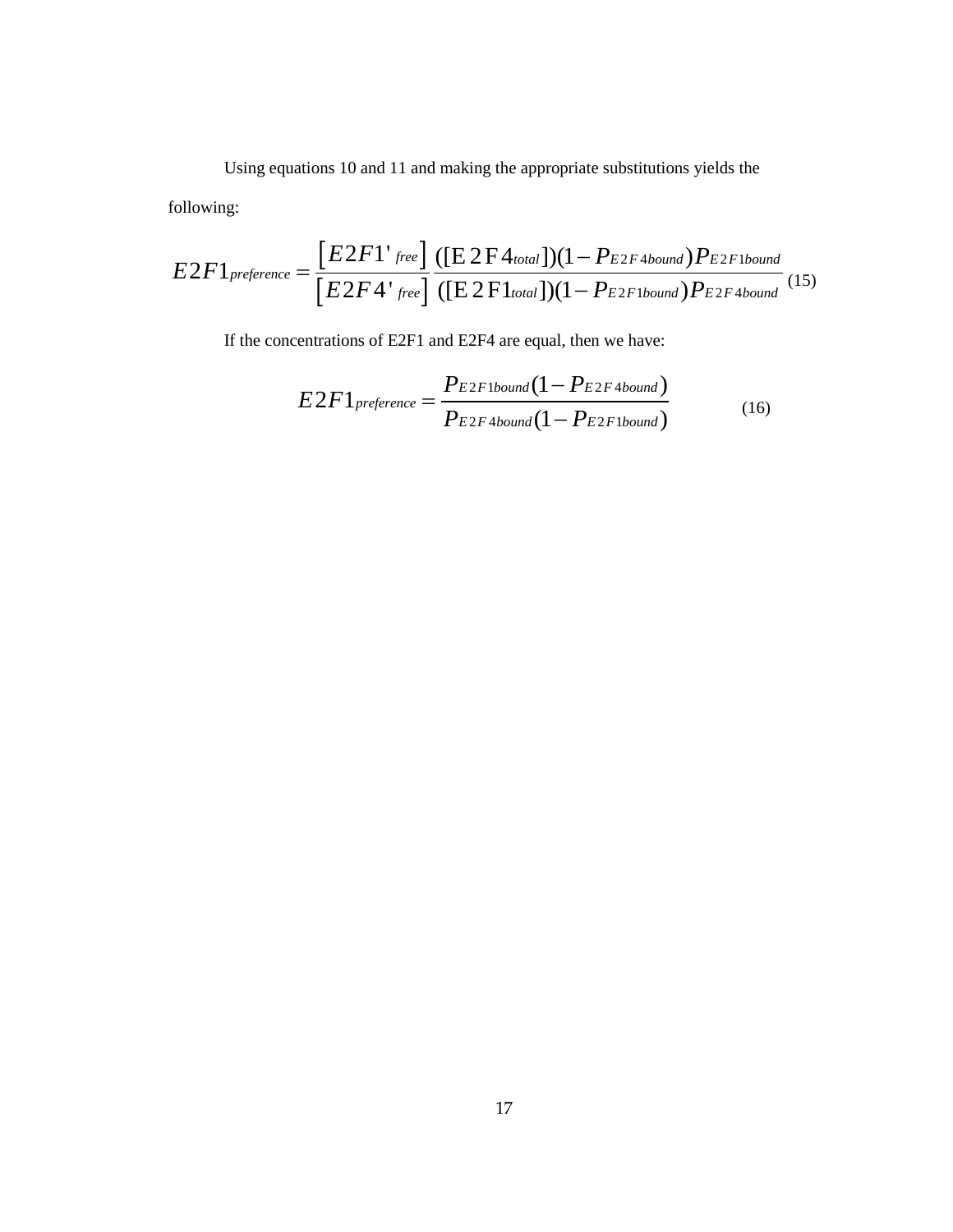### <span id="page-24-0"></span>**3. Results and discussion**

## <span id="page-24-1"></span>*3.1 In vitro binding data outperforms the PWM in predicting the genomic locations of TF binding*

Position Weight Matrices (PWMs) are the standard model for TF binding site preferences but they suffer from the assumption that every position contributes independently to the binding. Therefore, we sought to compare the performance of this model against the more accurate in vitro PBM binding data on predicting the locations of TF binding genome-wide. We used ChIP-seq peaks for E2F1 called with the MACS2 software at significance level  $q = 0.001$  as a positive set, and an equally-sized set of random regions of open chromatin determined from DNase-seq, not overlapping with the E2F1 regions, as a negative set. For both the positive and the negative set, we recorded the sequence with the closest match to the PWM and the top-scoring 8-mer from the PBM experiment for the TF of interest (PWMs were taken from the TRANSFAC database and PBM experiments from Uniprobe [26, 27] or data generated in this study). Then we set an arbitrary threshold and classified a region as "bound" if its PWM match or 8-mer score exceeds the threshold, and "unbound" otherwise. Thus, the fraction of ChIP-seq peaks correctly identified as "bound" is the true positive rate, and the fraction of incorrectly called negative DNase peaks as "bound" is the false positive rate. By varying the threshold and recording the false positive rate and the true positive rate, we generated a receiver operating characteristic (ROC) curve and used the area under the curve (AUC) as a measure of the model accuracy. An area of 1.0 is equivalent to a flawless predictive model and 0.5 corresponds to random prediction.

We chose the TFs from [16] – based on their DNase footprinting and motif match results, the authors reported that the majority of these factors bind to DNA indirectly – through proteinprotein interactions and not by direct sequence recognition.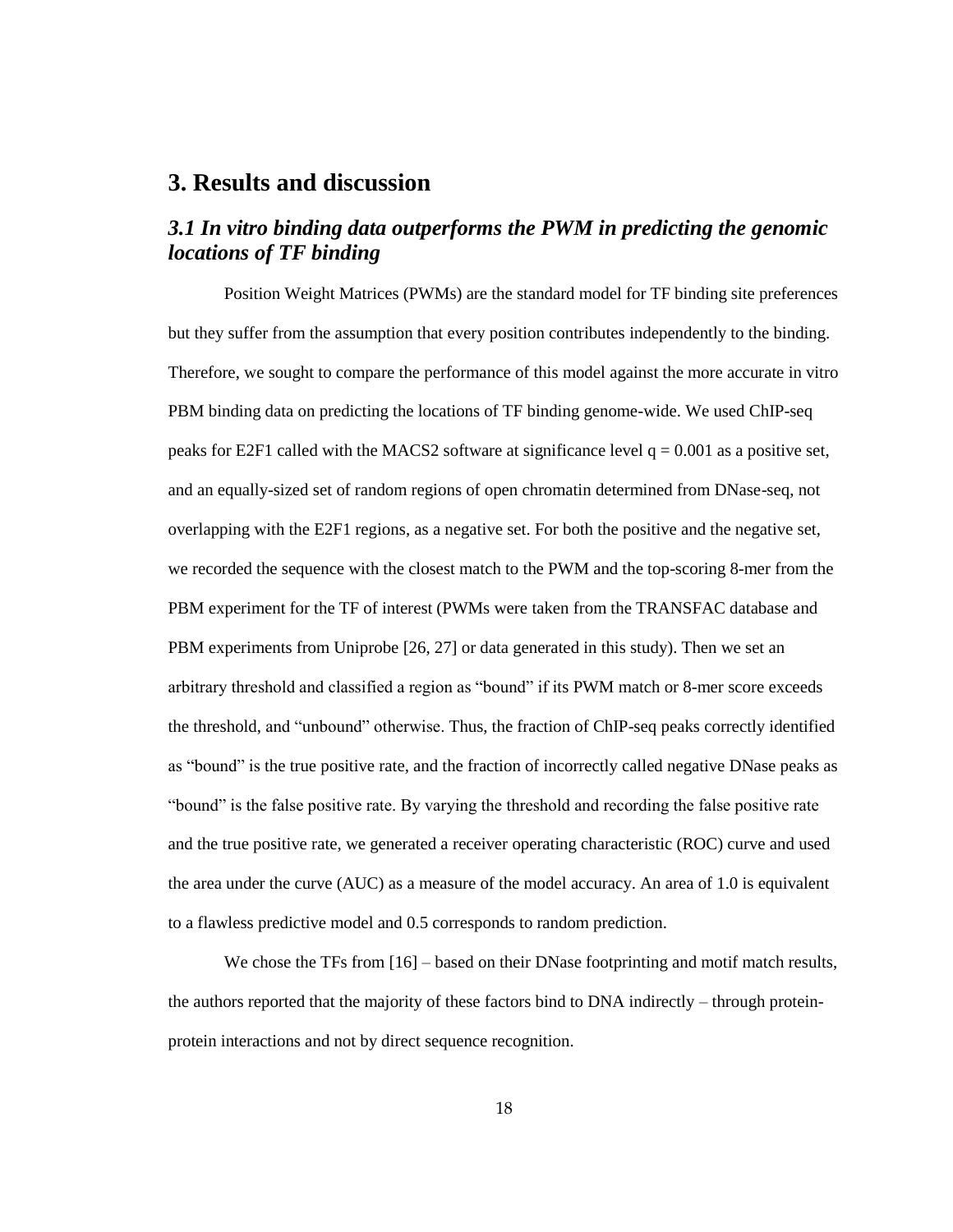

<span id="page-25-1"></span>**Figure 2: PBM binding data outperforms the standard PWM model in predicting TF binding. (a) Motif logos of the PWMs for TFs with different sequence specificities. (b) Comparison of AUC enrichment of a classifier distinguishing bound from unbound regions on the basis of the PWM model (blue) or the PBM 8-mer scores (red).**

The motif logos for these TFs are shown in Fig. 2a and the AUC results in Fig. 2b. For all factors tested, the PBM score vastly outperformed the PWM model in predicting bound regions, which implies that the PBM score is a much more accurate representation of TF-DNA recognition than the standard PWM model and conclusions based on PWM matches should be reevaluated in light of this high-throughput and now widely available technology.

#### <span id="page-25-0"></span>*3.2 Accurate prediction of in vivo DNA binding by E2F proteins*

As discussed above, TF-DNA binding can occur through direct sequence/shape recognition or indirect binding through another DNA-binding protein. Which of these modes is utilized by E2F has been a controversial issue. According to the popular model, E2F is primarily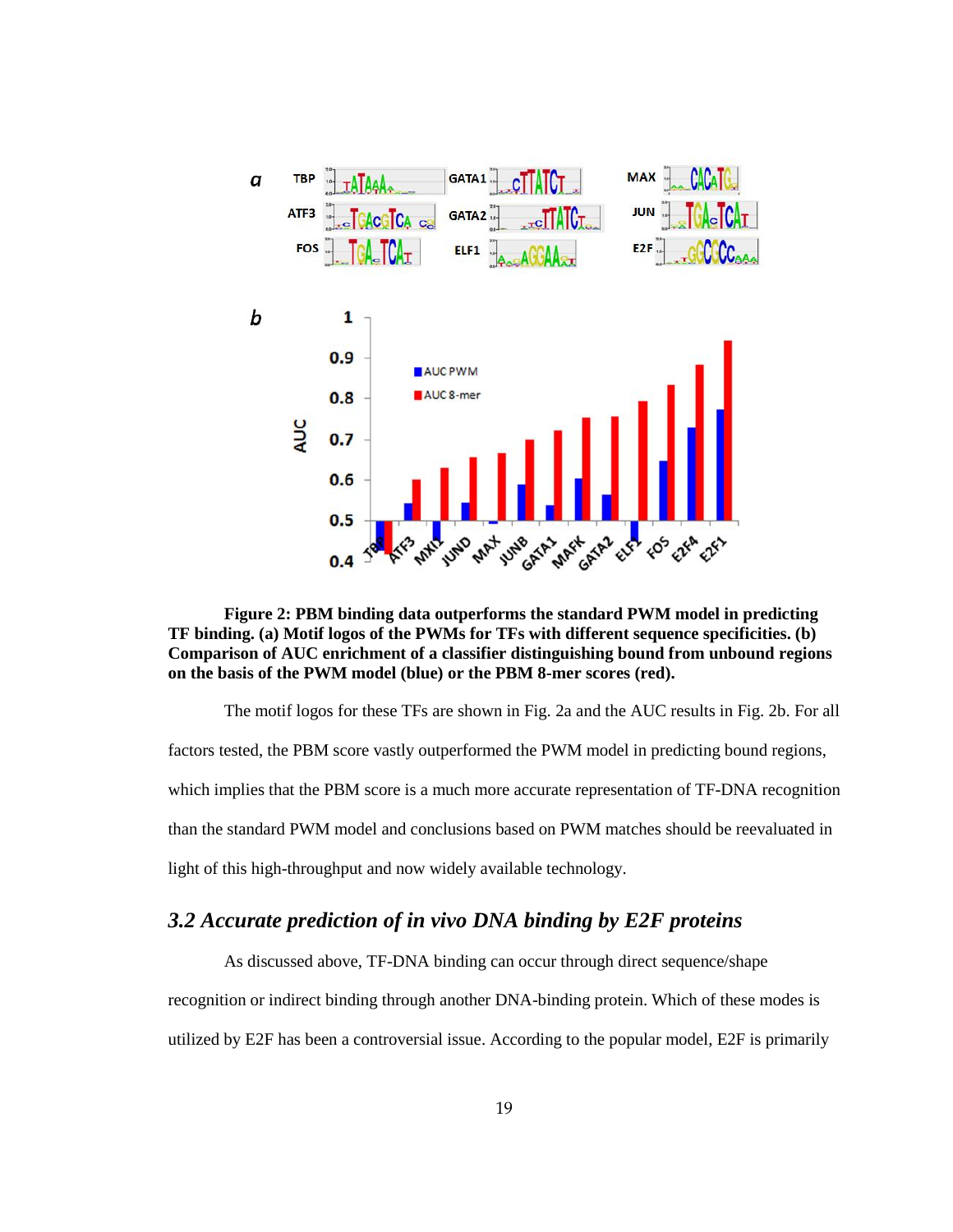recruited through protein-protein interactions. On the other hand, a recent molecular biology study argues against this idea and supports the direct DNA recognition hypothesis [24].

To elucidate the mechanism of E2F1 recruitment, we developed a classification model based solely on *in vitro* Protein Binding Microarray (PBM) experiments and validated it on publicly available ChIP-seq data. If *in vitro* binding alone is sufficient for accurate prediction of *in vivo* occupancy, then the direct recognition hypothesis is valid. The model was constructed as discussed in section 3.1 and evaluated with an AUC score.

First, we used the *in vitro* enrichment score (E-score) from the universal PBM of the topscoring 8-mer in the 300 bp window. This feature alone achieved an  $AUC = 0.93$ . The high accuracy of the model might be due to the fact that E2F binds mostly in promoter regions, which may be easier to distinguish from general DNase hypersensitive sites, without reflecting the E2F specificity. To address this concern, we selected only negative regions that are in promoters, and still achieved the same high prediction accuracy, implying that the model indeed reflects E2F specificity (Fig. 3).

Next, we took the best match score to the canonical E2F motif – TTTssCGCG, where s can be C or G. This resulted in a significantly lower AUC of 0.82, underlying the accuracy and high quality of the PBM data compared to the PWM matching. This difference also demonstrates the plasticity of the E2F recognition site, which cannot be captured in a single consensus motif, but still can be uniquely determined from the sequence.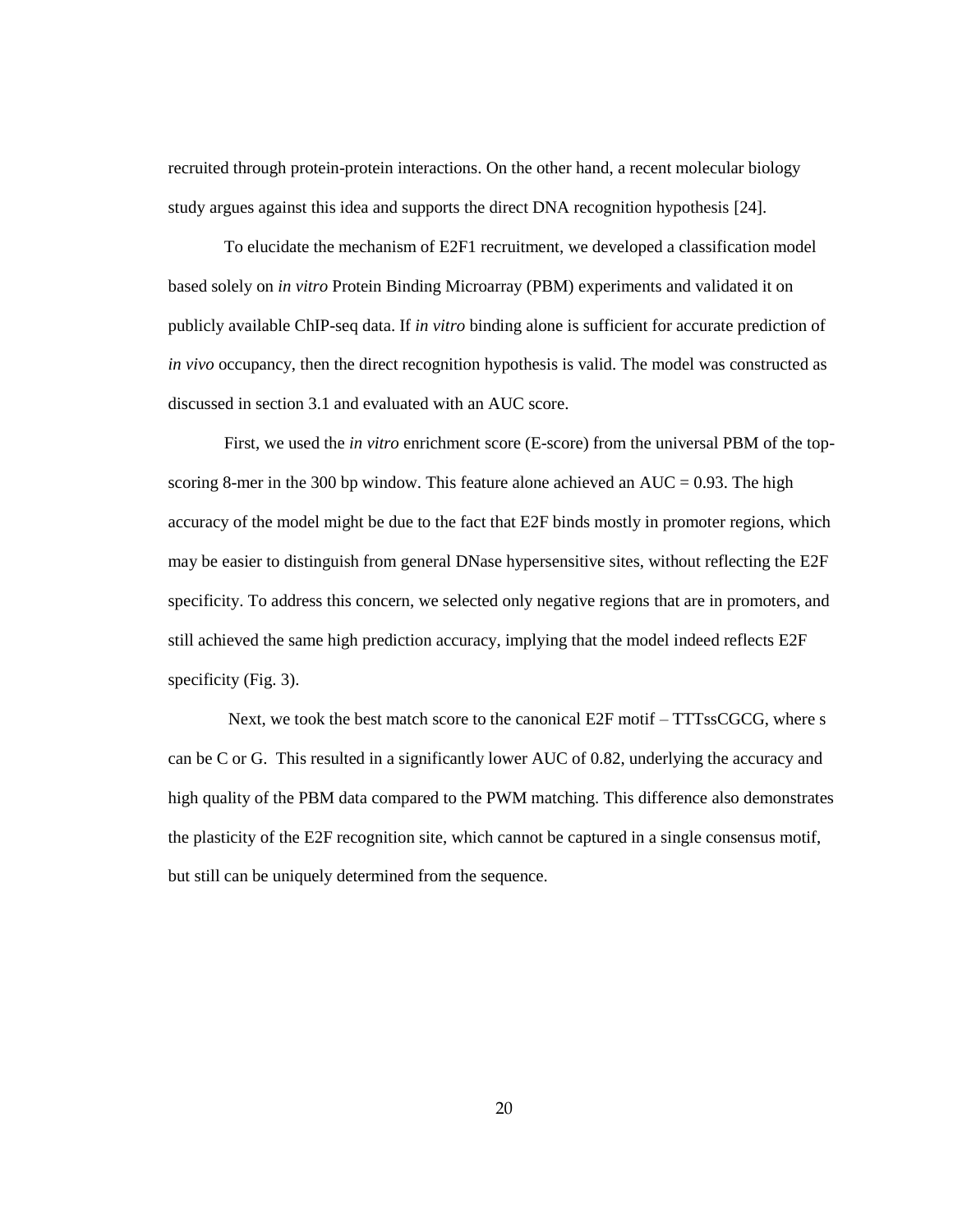

<span id="page-27-0"></span>**Figure 3: In vitro binding agrees with in vivo occupancy. A series of receiver operating characteristic (ROC) curves were calculated to show the performance of a classification model for predicting bound sequences** *in vivo* **using either PWMs, or PBM Escores.**

The high AUC of the classification model provides strong evidence that E2F recognizes its DNA binding sites directly and is not recruited by protein-protein interactions.

In order to further demonstrate that E2F binding is not confined to one specific site, we observed the E-score profile, custom PBM score profile and PWM match profile along 10-30 Kbp of DNA stretches of open chromatin. Then we smoothed the profiles with a  $2<sup>nd</sup>$  degree Savitzky-Golay filter of range 300. This filter removes high frequency noise in the data and thus weakens the effect of any single high-scoring sequence, while emphasizing the density of highscoring sequences as a whole. These profiles were then compared to ChIP-seq pileup data of the same regions, smoothed as above (Fig. 4).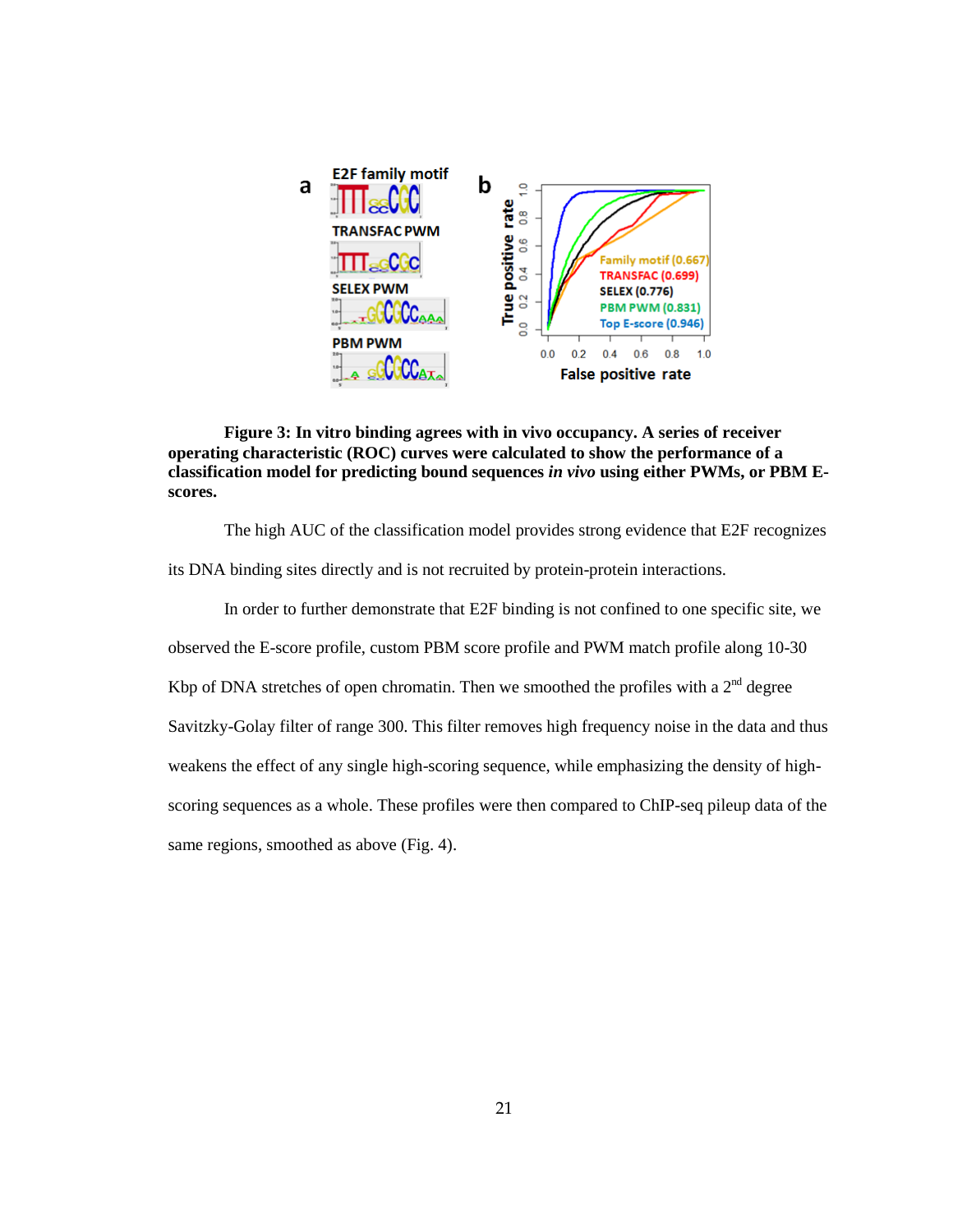

<span id="page-28-1"></span>

Strikingly, visual inspection shows that the smoothed *in vitro* scores and the *in vivo* ChIP-seq data match. This result solidifies the argument that single high affinity sites are not allor-none determinants of E2F occupancy; rather, strong and weak binding sites tend to cluster together in a dense array that attracts E2F as a whole. One can speculate about the significance of such clustering. It may be important for more efficient gene regulation – multiple E2F proteins bound together might be more efficient in assembling the transcription pre-initiation complex. The clustering may also provide a robust firewall against random mutations – in the case of a single binding site a mutation would have a detrimental effect on regulating a gene, while in the multiple binding hypothesis, other sites will make up for the lowered affinity.

## <span id="page-28-0"></span>*3.3 Enrichment of high-scoring 8-mers in ChIP-seq data*

We observed that high scoring 8-mers from the PBM were enriched in the center of ChIP peaks compared to the flanking sequences (Fig. 5). This observation provides another line of evidence that the PBM results are biologically relevant *in vivo*.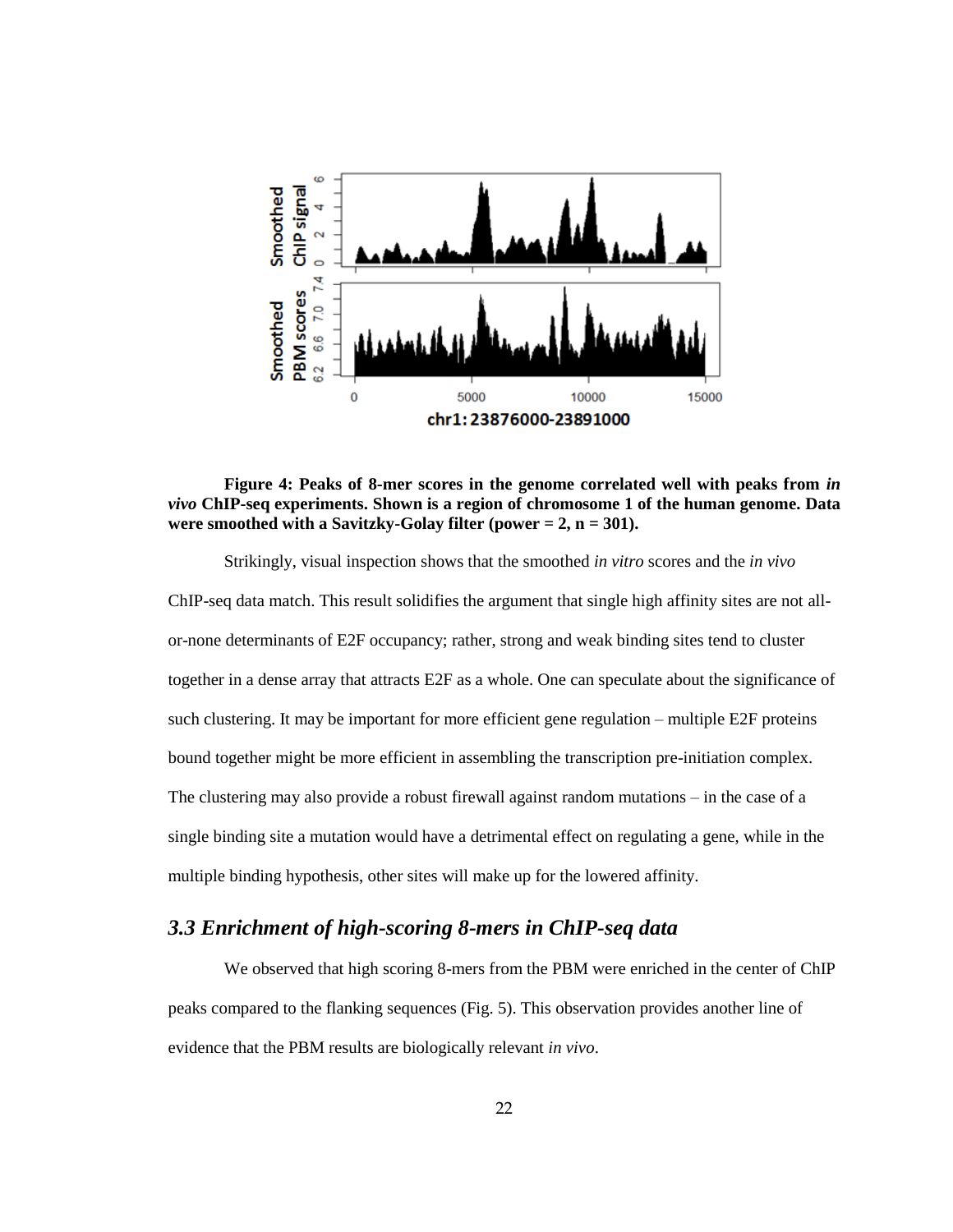

<span id="page-29-1"></span>**Figure 5: (a) High scoring 8-mers are enriched in ChIP-seq peaks and are located closer to the peak center. The occurrences of each 8-mer were counted in a 100 bp region centered at every ChIP-seq peak summit and the sum was divided by the sum of occurrences in the flanking 200 bp regions. The 8-mers with at least 100 total occurrences in the peaks are shown. This enrichment ratio is well correlated with the log PBM score. The mean distance to the peak center is inversely correlated with the PBM score (b).** 

#### <span id="page-29-0"></span>*3.4 Computational model of TF competition for DNA binding*

After having successfully applied the PBM results to differentiating between bound and unbound regions by E2F, we undertook the more difficult task of differentiating between unique E2F1 and unique E2F4 targets. The unique targets of these factors have important significance *in vivo*, as E2F1 usually functions as a transcriptional activator and E2F4 as a transcriptional repressor. Yet, the highest scoring 8-mers in the E2F1 PBM and E2F4 PBM are the same. Therefore, we hypothesized that the unique targets are determined by competition of the two factors for lower affinity sites. This idea is supported by several lines of evidence. First, unique ChIP peaks for either E2F1 or E2F4 are quantitatively less significant than common peaks between the two factors, suggesting that the unique peaks may not contain high-affinity sites. Second, a typical ChIP peak contains many potential E2F binding sites – E-score profile shown in Fig. 6. And finally, some 8-mers with lower affinity show significant difference between their *in vitro* E2F1 PBM score and the E2F4 PBM score.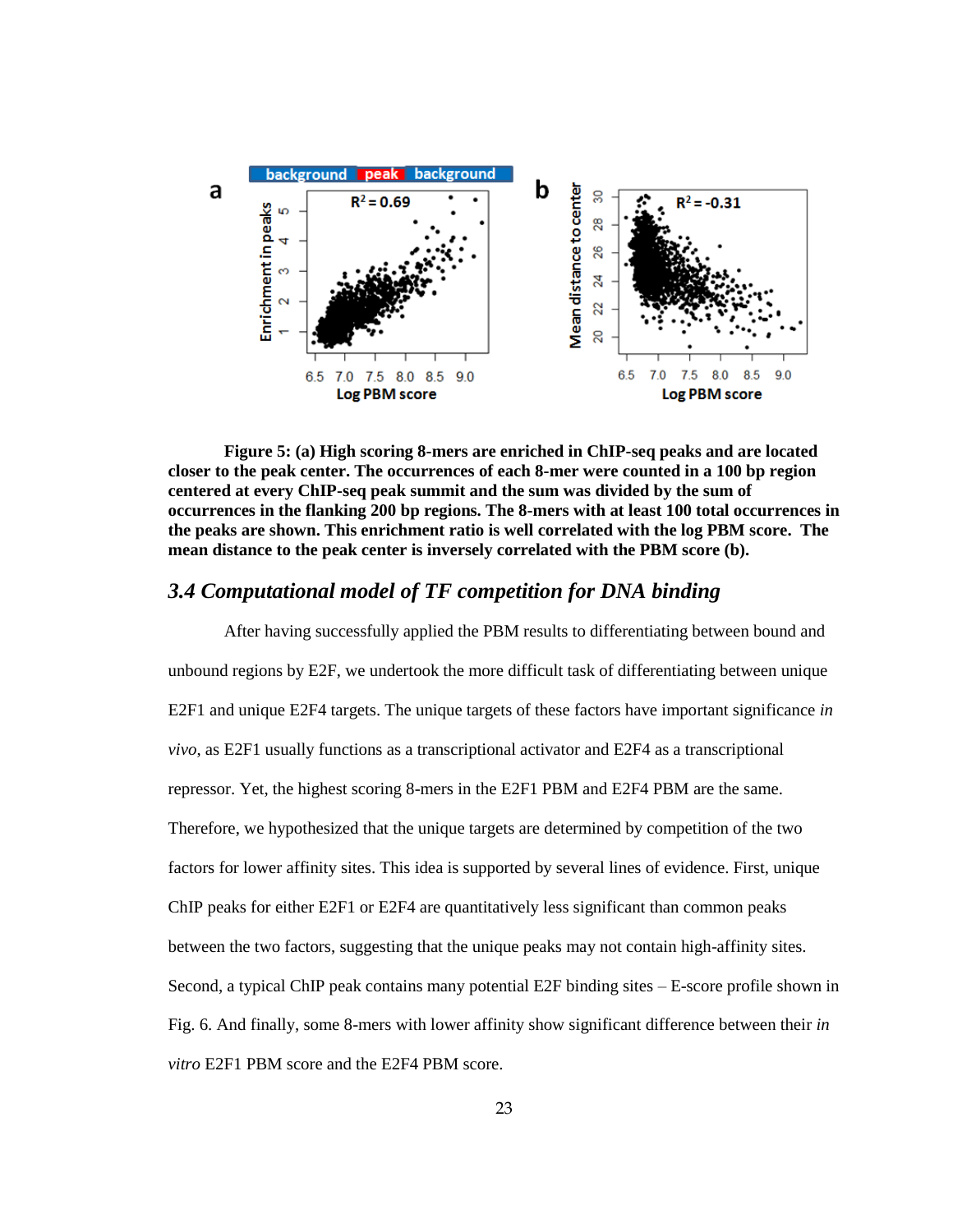

**Figure 6: Comparison between the 8-mer profiles of ChIP peaks and non-ChIP peaks**

<span id="page-30-0"></span>Therefore, we developed a model to describe binding of E2F1 and E2F4 to DNA, consisting of two parts. In the first part, it describes the binding of a single protein – either E2F1 or E2F4 – to different sites on DNA. In the second part, it captures the binding when both proteins are present at the same time and compete for the same sites. We used the universal PBM experiments to estimate the values of the dissociation constants for E2F1 and E2F4 to all possible 8-mers. Then using the second part of the model, we predicted the ratio of E2F1 occupancy to E2F4 occupancy for every 8-mer.

The derivation of the model equations are explained in detail in the Methods section. We validated the model on independently published *in vitro* data for the human transcription factor Max. Maerkl et al., 2007 measured the dissociation constants of the human Max TF to different 10-mers of the form GGNNNGTGGG, where NNN were varied. This was achieved with a technique called mechanically induced trapping of molecular interactions (MITOMI). We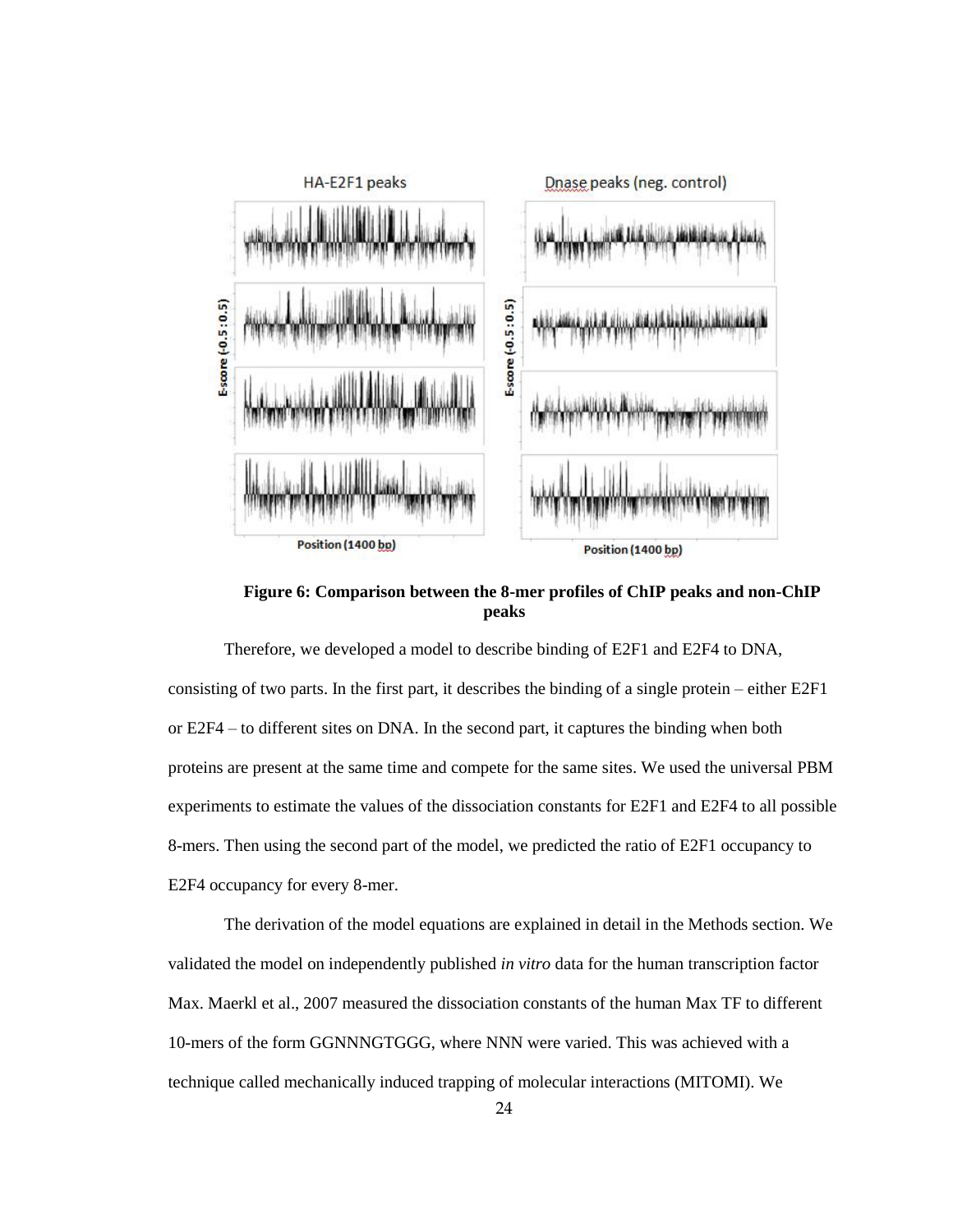compared these Kd values to the ones obtained from our model by using PBM data for the 8-mers NNNGTGGG – matching the last 8 nucleotides of the 10-mers used by Maerkl et al. They agree very well within a constant factor (Fig. 7). Therefore, while we cannot get the exact value of the Kd from the model, the relative values are meaningful. This does not pose a problem for the conclusions because calculating the preferences for E2F1 vs. E2F4 requires taking the ratio of the Kd-s and not their exact values.



<span id="page-31-0"></span>**Figure 7: Predicted dissociation constants for the human transcription factor Max agree well, within a constant factor, with those measured with MITOMI in vitro.**

The results are shown in Fig. 8. Indeed, small differences in the binding affinities between the factors when they bind individually are sufficient to result in a significant difference in binding when they are together. The predicted ratio of E2F1 to E2F4 varies between 1/10 and 10 times, as demonstrated by the color-coded plot (Fig. 8). As expected, the 8-mers with the greatest differential binding (darkest color in Fig. 8) are the ones with E-scores of  $0.35 - 0.4$ , which are not the highest affinity binding sites, consistent with the above reasoning.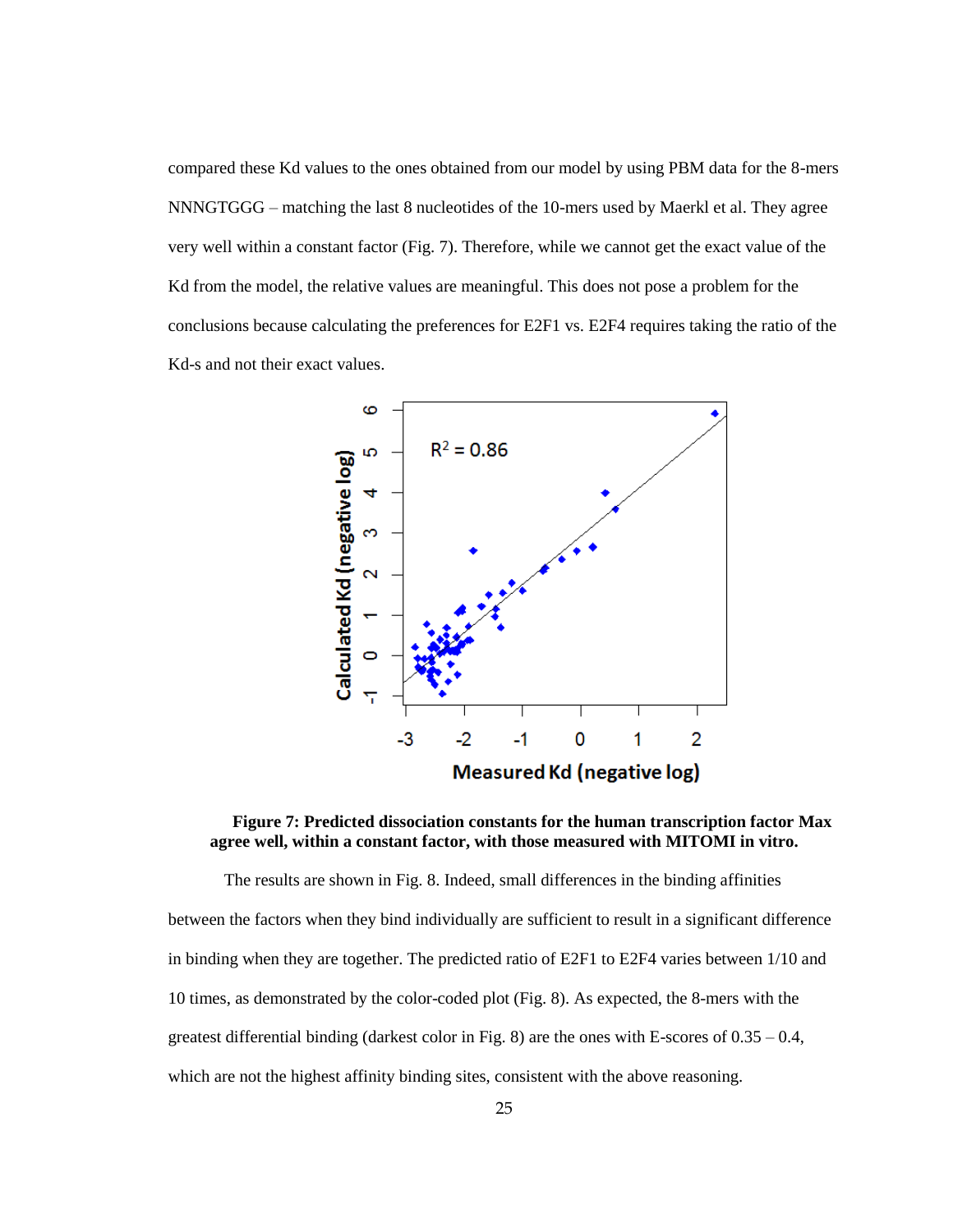

<span id="page-32-0"></span>**Figure 8: Visualization of the competition results in vitro. Shown is a plot of the Escores + 0.5 to every 8-mer from the PBM experiments for E2F1 and E2F4. We assume that these scores approximate the fraction of bound protein to every 8-mer. The colors indicate the predicted ratio of E2F1 to E2F4 occupancy, logarithmic scale ranging from -4 (purple) to +4 (black).**

We then asked if we can use the competition model to computationally differentiate unique E2F1 from unique E2F4 peaks. We defined unique peaks as those where the ratio of the sum of ChIP-seq reads in a 150-bp region of E2F1 to E2F4 (or vice versa) is larger than 1.5. Then for each such peak we calculated an integrated competition score – the sum of the competition scores of 10 most pronounced 8-mers in terms of E2F1/E2F4 differential binding minus the sum of the scores of the 10 most pronounced 8-mers for E2F4/E2F1 differential binding. Using this integrated competition score as a threshold for classifying peaks as "E2F1 unique" or "E2F4 unique", we built an ROC as explained previously. The area under the ROC curve (AUC) for E2F1 vs. E2F4 unique peaks was 0.865 and the AUC for E2F4 vs. E2F1 was 0.795 (Fig. 9). These results strongly support the previous conclusion that E2F binding to DNA is sequencespecific instead of co-factor mediated. They further indicate that paralogous TF competition *in*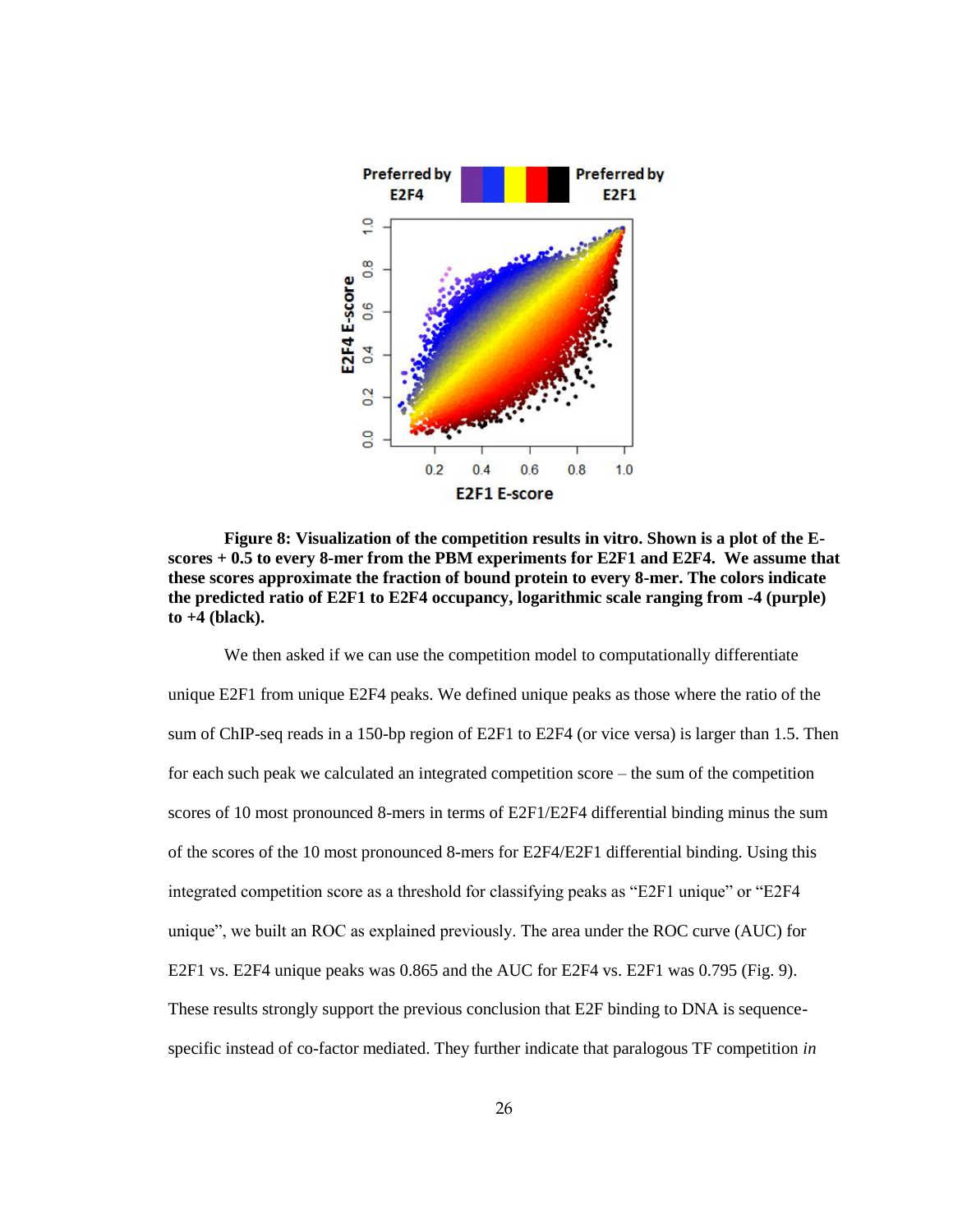*vivo* plays a significant role for the determination of unique targets and that these targets in the case of E2F can be directly predicted from *in vitro* binding specificity.



<span id="page-33-0"></span>**Figure 9: Distinguishing between unique E2F1 and unique E2F4 peaks. Top: a schematic Venn diagram shows the unique and overlapping ChIP-seq peaks between E2F1 and E2F4. Bottom: ROC curves for predicting E2F1 against E2F4 unique peaks (blue) or E2F4 against E2F1 unique peaks (red).**

A competition PBM experiment provides another line of evidence in favor of the hypothesis that differences in the binding specificity of paralogous TFs are a major factor in determining their different genomic targets. We designed a system to observe TF competition directly by allowing two proteins, having different tags, to bind to the microarray at the same time. For practical reasons, we chose the c-Myc (henceforth referred to as Myc) and Mad2 (or Mxi1; henceforth referred to as Mad) factors, involved in differentiation, cell proliferation and apoptosis. Both factors are known to heterodimerize with another protein, Max. Thus, we planned to observe the differences in binding between Myc:Max and Mad:Max heterodimers, for simplicity referred to as just Myc and Mad.

The experimental design is shown in Fig. 10a-c. Both Myc and Mad were tagged with a His tag, which can be recognized by an antibody conjugated to a blue fluorescent dye. Myc can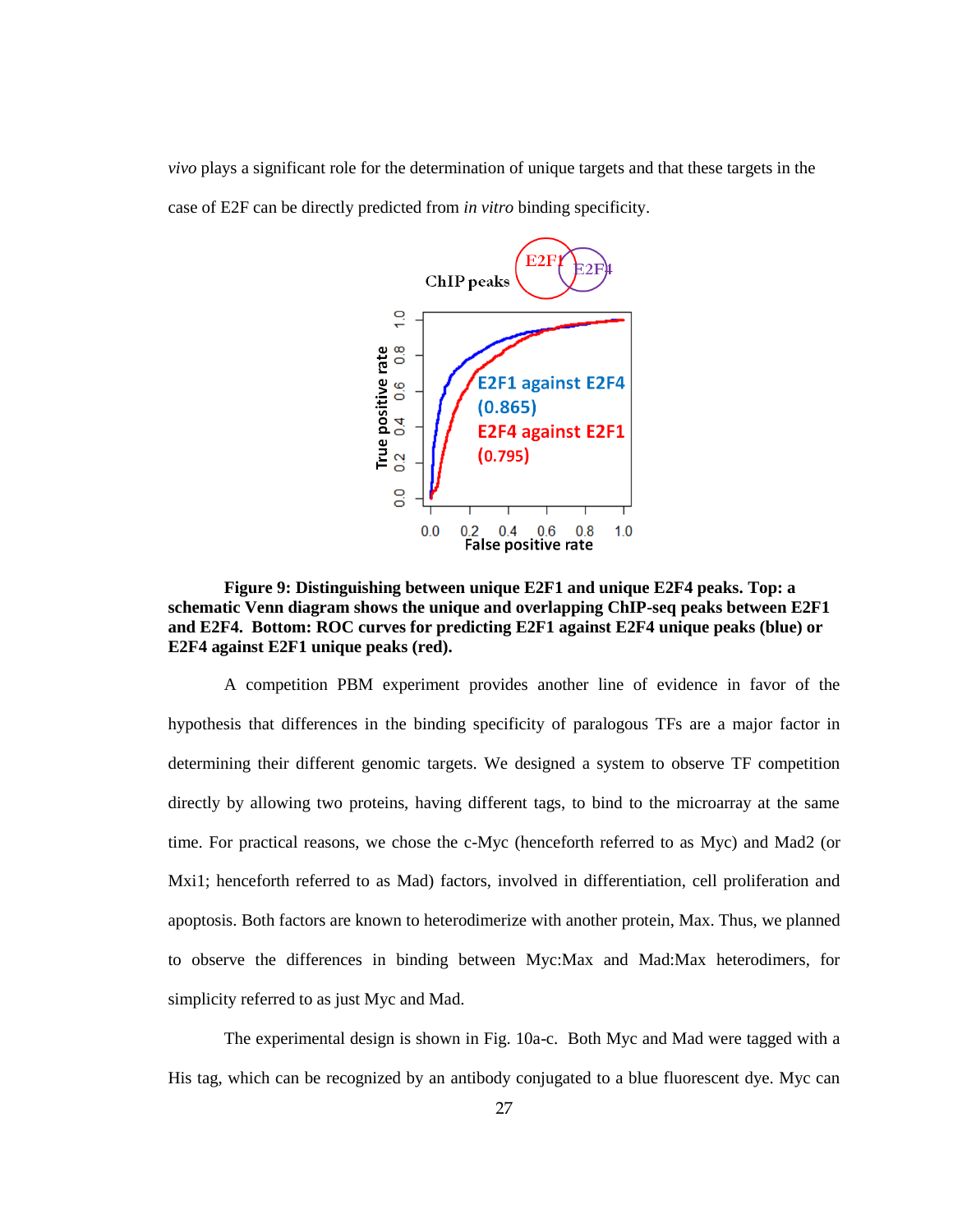be recognized by another antibody, specific to the protein, which is conjugated to a red fluorescent dye. The three proteins (including Max, required for binding) were mixed together and allowed to compete for the same sites on the microarray. Detecting the fluorescence in the blue channel yielded the amount of total bound protein, while the fluorescence in the red channel reflected the bound Myc. We then asked whether the fraction of bound Myc in the competition system agrees with the one predicted from the model, based on separate PBMs for Myc and Mad. Fig. 10d shows the plot of the enrichment scores of Myc and Mad determined from separate PBM experiments, color-coded to reflect the Myc or Mad preference, as determined from the model. A similar plot was generated for the competition PBM (Fig. 10e) and also color-coded according to the model. Interestingly, we notice that both the shapes and the colors of these plots are almost identical. The sequences preferred by Myc (or Mad) in the competition experiment are the same as the ones predicted to be preferred by Myc (or Mad) from the model based on the separate PBMs. Together, these results suggest that separate universal PBM experiments, combined with the computational model, provide a powerful tool to understand the differences in genomic binding of paralogous TFs.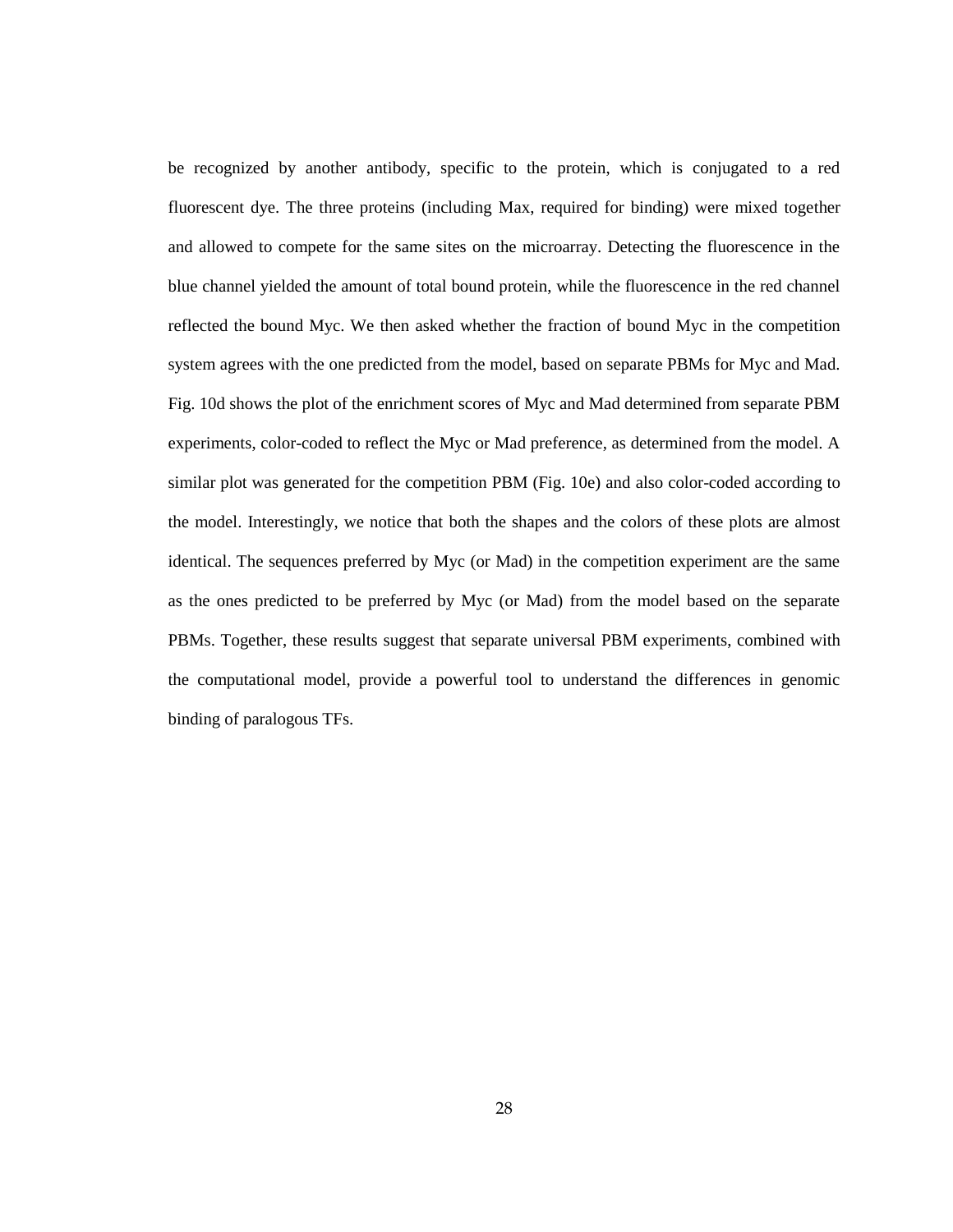

**Figure 10: The competition PBM experiment between Myc:Max and Mad:Max heterodimers. (a) Fluorescently conjugated antibodies allow us to measure either bound Myc or the total bound protein. (b, c) Schematic representation of the Myc:Max and Mad:Max heterodimer recognition by the antibodies. (d) The enrichment scores of separate PBM experiments are color-coded according to the computational model to reflect the different preferences between Myc and Mad. (e) The enrichment scores for Myc and total protein binding in the competition PBM agree well with those obtained from the separate universal PBMs.**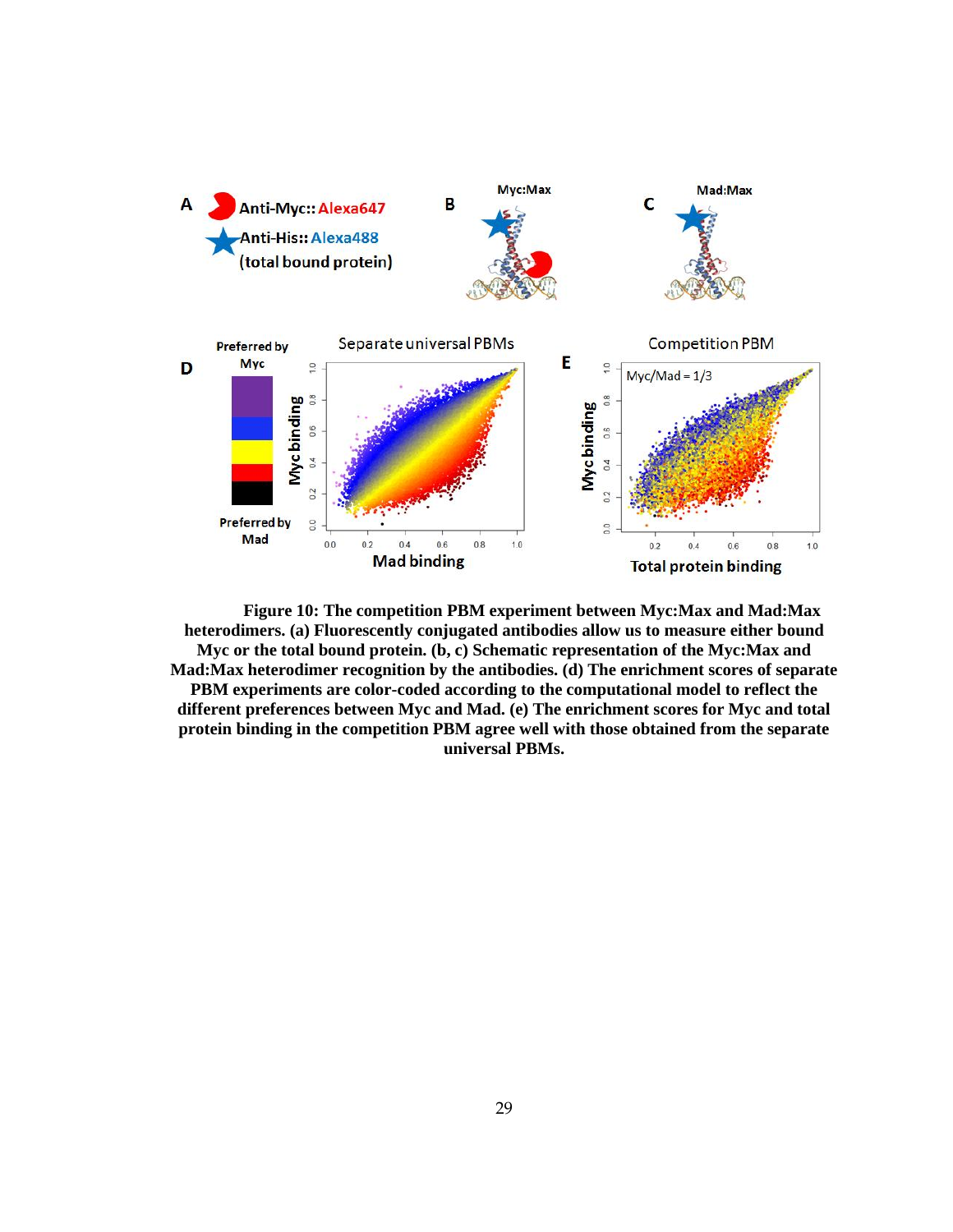## <span id="page-36-0"></span>**4. Conclusion**

The results obtained in this project will possibly help to answer a few essential questions about gene regulation. First, it was unclear to what extent TF binding is due to direct sequence recognition. Our observations strongly suggest that the contribution of sequence specificity has been vastly underestimated. By using quantitative PBM experimental data, we were able to demonstrate that sequence specificity is sufficient to distinguish between bound and unbound regions of E2F1. Second, these results suggest a method for direct comparison between *in vitro* and *in vivo* TF binding data. This comparison is important for understanding gene regulation because of the technical difficulties in obtaining high quality *in vivo* data. A very large number of cells are required for performing a ChIP experiment. This disadvantage is especially problematic for the E2F family of factors because it is known that they are regulators of the cell cycle; however, unless the cells are synchronized, the ChIP data represents an average of the whole population of cells, which are at different stages of the cell cycle. Synchronization of such large cell cultures is inefficient and such an experiment has still not been performed. Consequently, predicting E2F binding *in vivo* will help us understand the way it regulates its targets and so will advance our knowledge of cell division. Finally, these results provide the first demonstration of competition between paralogous TFs and successful application of a quantitative competition model in discriminating between unique targets of E2F family members. While some studies have explored competition between unrelated factors, competition between paralogous ones has been overlooked, resting on the assumption that they recognize the same sequences and their function is redundant. Our data shows that this is not true and, in the case of E2F, competition is necessary and sufficient to explain the *in vivo* preferences of these paralogous factors, despite their very small differences in specificity. The next step in studying the competition between factors of the same family is to determine the effect of varying their relative concentration. This is a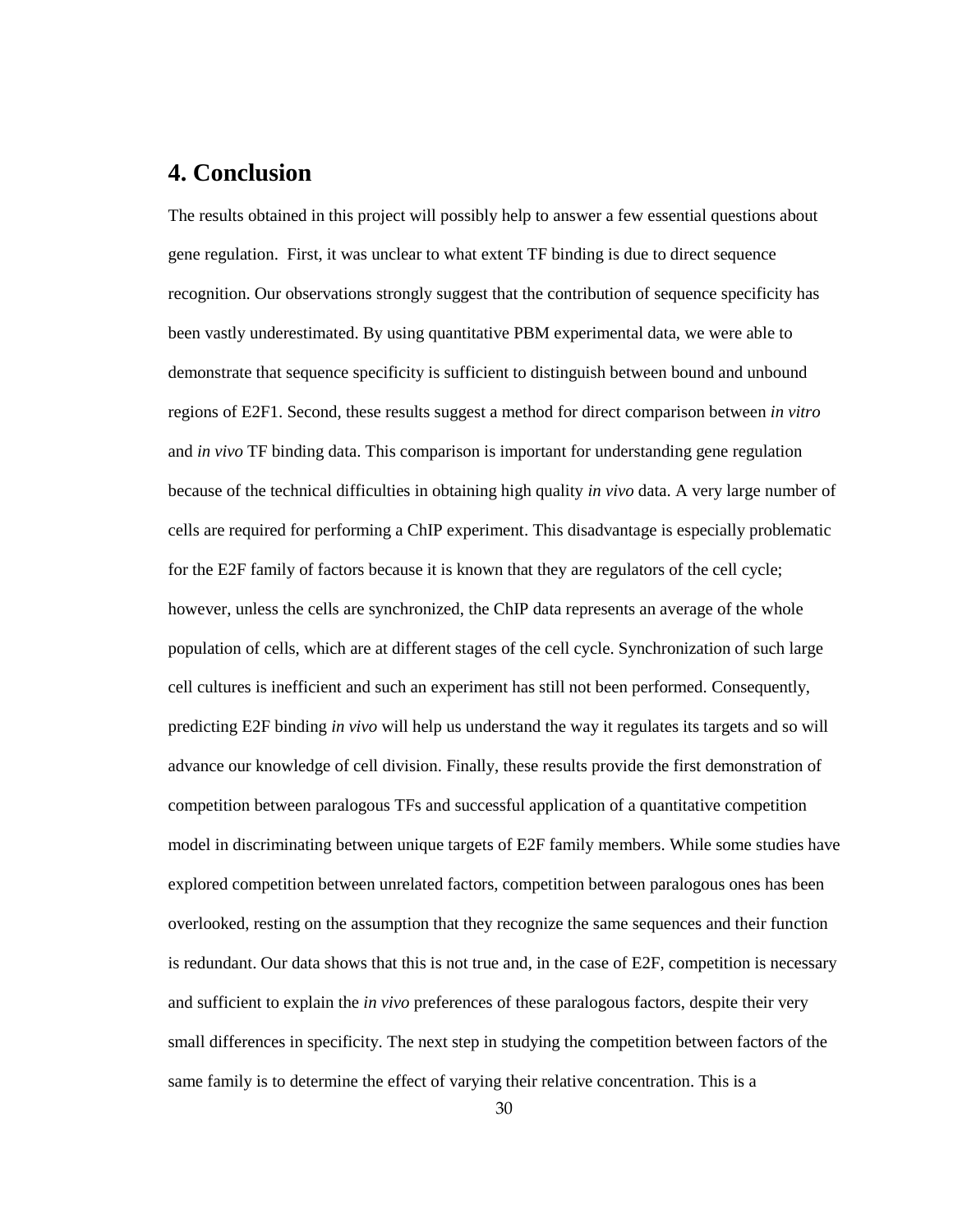biologically important question especially for the E2F family because these TFs are expressed at different times in the cell cycle and they have non-overlapping function.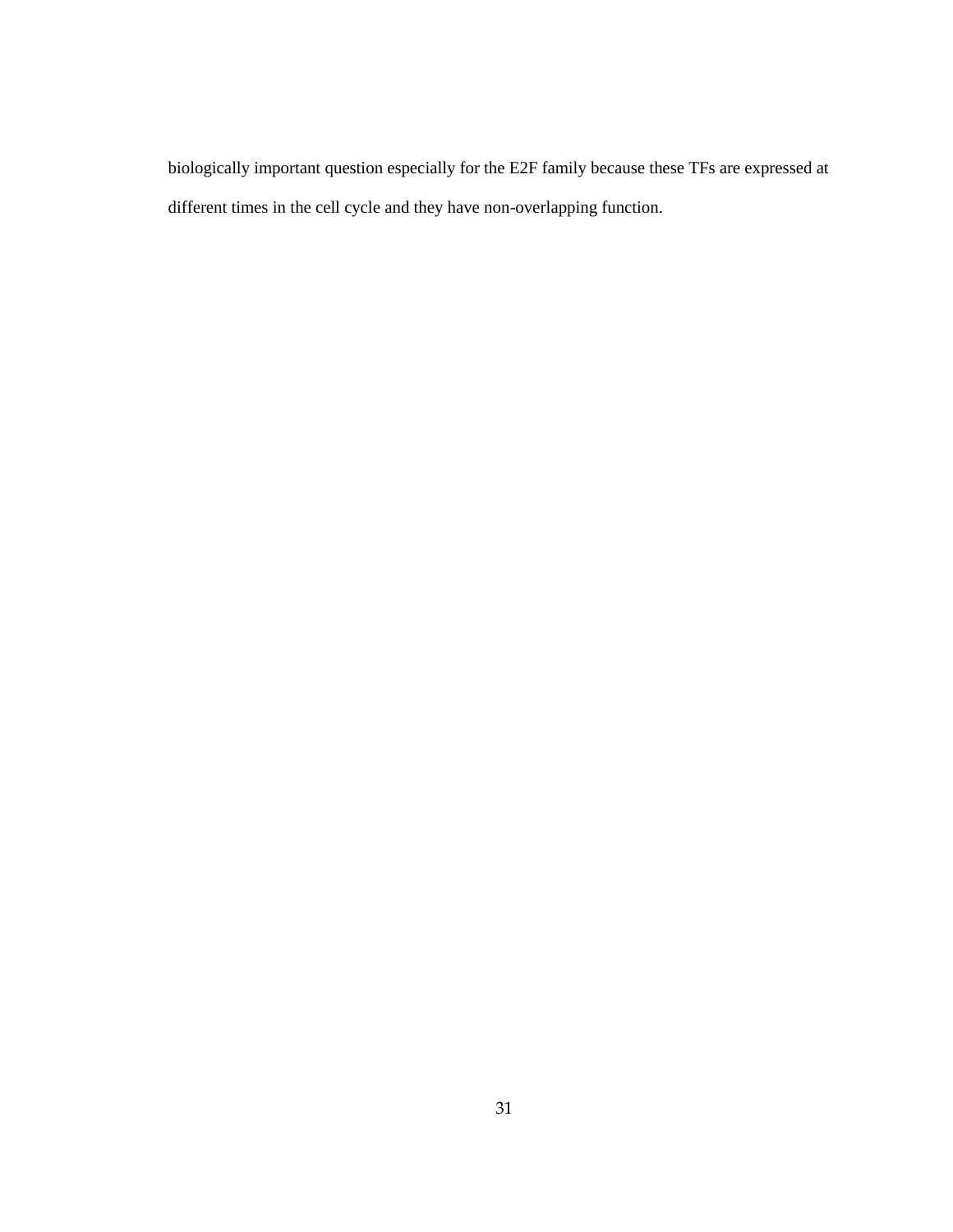## <span id="page-38-0"></span>**References**

- 1. Kim J, Lee J-h, Iyer, *Global Identification of Myc Target Genes Reveals Its Direct Role in Mitochondrial Biogenesis and Its E-Box Usage In Vivo*. PLoS ONE, 2008.
- 2. Stormo, G. D. *DNA binding sites: representation and discovery*. Bioinformatics, 2000.
- 3. Berg OG, von Hippel PH, *Selection of DNA binding sites by regulatory proteins : Statistical-mechanical theory and application to operators and promoters*, Journal of Molecular Biology, 1987.
- 4. Siddharthan R, *Dinucleotide Weight Matrices for Predicting Transcription Factor Binding Sites: Generalizing the Position Weight Matrix*. PLoS ONE, 2010.
- 5. Bulyk ML, et al., *Nucleotides of transcription factor binding sites exert interdependent effects on the binding affinities of transcription factors.* Nucleic Acids Res*. 2002.*
- 6. Man TK, Stormo GD*., Non-independence of Mnt repressor-operator interaction determined by a new quantitative multiple fluorescence relative affinity (QuMFRA) assay.* Nucleic Acids Res*.* 2001.
- 7. Gordân R, Shen N, Dror I, Zhou T, Horton J, Rohs R, Bulyk ML *Genomic regions flanking E-box binding sites influence DNA binding specificity of bHLH transcription factors through DNA shape*, Cell Reports 3(4):1093–1104.
- 8. Berger MF, Philippakis AA, Qureshi A, He FS, Estep PW 3rd, Bulyk ML. *Compact, universal DNA microarrays to comprehensively determine transcription-factor binding site specificities*, Nature Biotechnology, 2006.
- 9. Bulyk M.L.**,** *Protein binding microarrays for the characterization of DNA-protein interactions*., Adv Biochem Eng Biotechnol, 2007.
- 10. Aparicio, O., Geisberg, J. V., Sekinger, E., Yang, A., Moqtaderi, Z. and Struhl, K., *Chromatin Immunoprecipitation for Determining the Association of Proteins with Specific Genomic Sequences In Vivo*. Current Protocols in Molecular Biology, 2005.
- 11. Zhang et al., *Model-based Analysis of ChIP-Seq (MACS)*. Genome Biol, 2008.
- 12. Rhee, Ho Sung; BJ Pugh, *Comprehensive Genome-wide Protein-DNA Interactions Detected at Single-Nucleotide Resolution*, Cell, 2011*.*
- 13. Galas D.J. and Schmitz A., *DNAse footprinting: a simple method for the detection of protein-DNA binding specificity*, Nucleic Acids Res., 1978.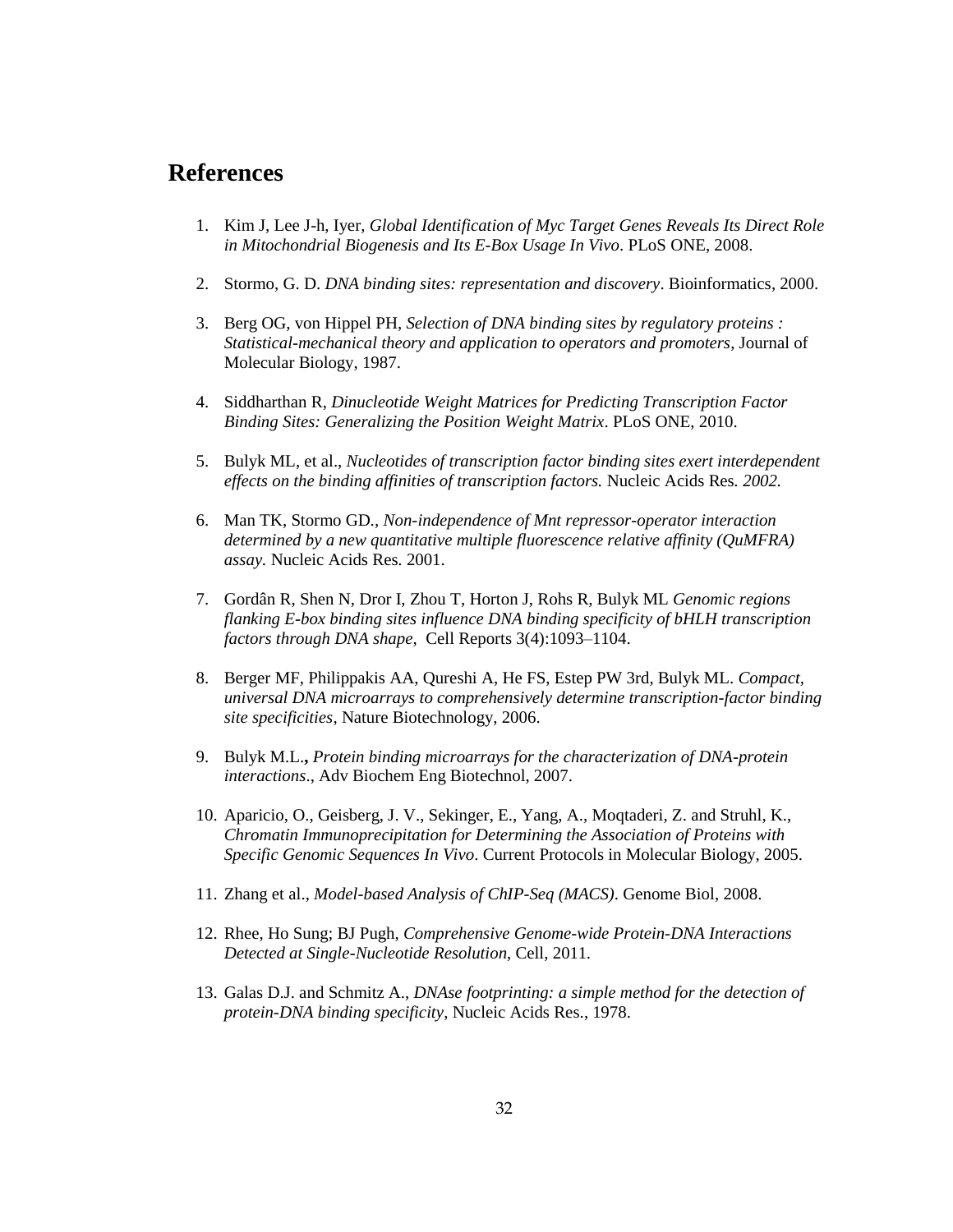- 14. Pique-Regi et al., *Accurate inference of transcription factor binding from DNA sequence and chromatin accessibility data*, Genome Res., 2011.
- 15. Luo K. and Hartemink A., *Using DNase digestion data to accurately identify transcription factor binding sites*, Pac Symp Biocomput., 2013.
- 16. Hesselberth et al., *Global mapping of protein-DNA interactions in vivo by digital genomic footprinting*, Nat Methods, 2009
- 17. Munteanu A. and Gordan R., *Distinguishing between Genomic Regions Bound by Paralogous Transcription Factors*, Lecture Notes in Computer Science Volume 7821, 2013.
- 18. Slansky J.E., Farnham P.J. *Introduction to the E2F family: Protein structure and gene regulation*. Springer-Verlag; New York: 1996.
- 19. Rabinovich A. et al., *E2F in vivo binding specificity: Comparison of consensus versus nonconsensus binding sites*, Genome Res., 2008.
- 20. Xu, X., Bieda, M., Jin, V.X., et al.: *A comprehensive ChIP-chip analysis of E2F1, E2F4, and E2F6 in normal and tumor cells reveals interchangeable roles of E2F family members*. Genome Research, 2007.
- 21. Wu, Z., Zheng, S., Yu, Q.: *The E2F family and the role of E2F1 in apoptosis*. Int. J., 2009.
- 22. Attwooll C. et al., *The E2F family: specific functions and overlapping interests*, EMBO J., 2004.
- *23.* Rohs R, Jin X, West SM, Joshi R, Honig B, Mann RS, *Origins of specificity in protein-DNA recognition,* Annu. Rev. Biochem. 2010
- 24. Cao AR, Rabinovich R, Xu M, Xu X, Jin VX, Farnham PJ*. Genome-wide analysis of transcription factor E2F1 mutant proteins reveals that N- and C-terminal protein interaction domains do not participate in targeting E2F1 to the human genome*, J Biol Chem., 2011.
- 25. Matys, V., Kel-Margoulis, O.V., Fricke, E., et al.: *TRANSFAC and its module TRANSCompel: transcriptional gene regulation in eukaryotes*. Nucleic Acids Research 34, D108–D110 (2006)
- 26. ENCODE Project Consortium, Bernstein, B., Birney, E., Dunham, I., Green, E., Gunter, C., Snyder, M.: An integrated encyclopedia of DNA elements in the human genome. Nature 489, 57–74 (2012)